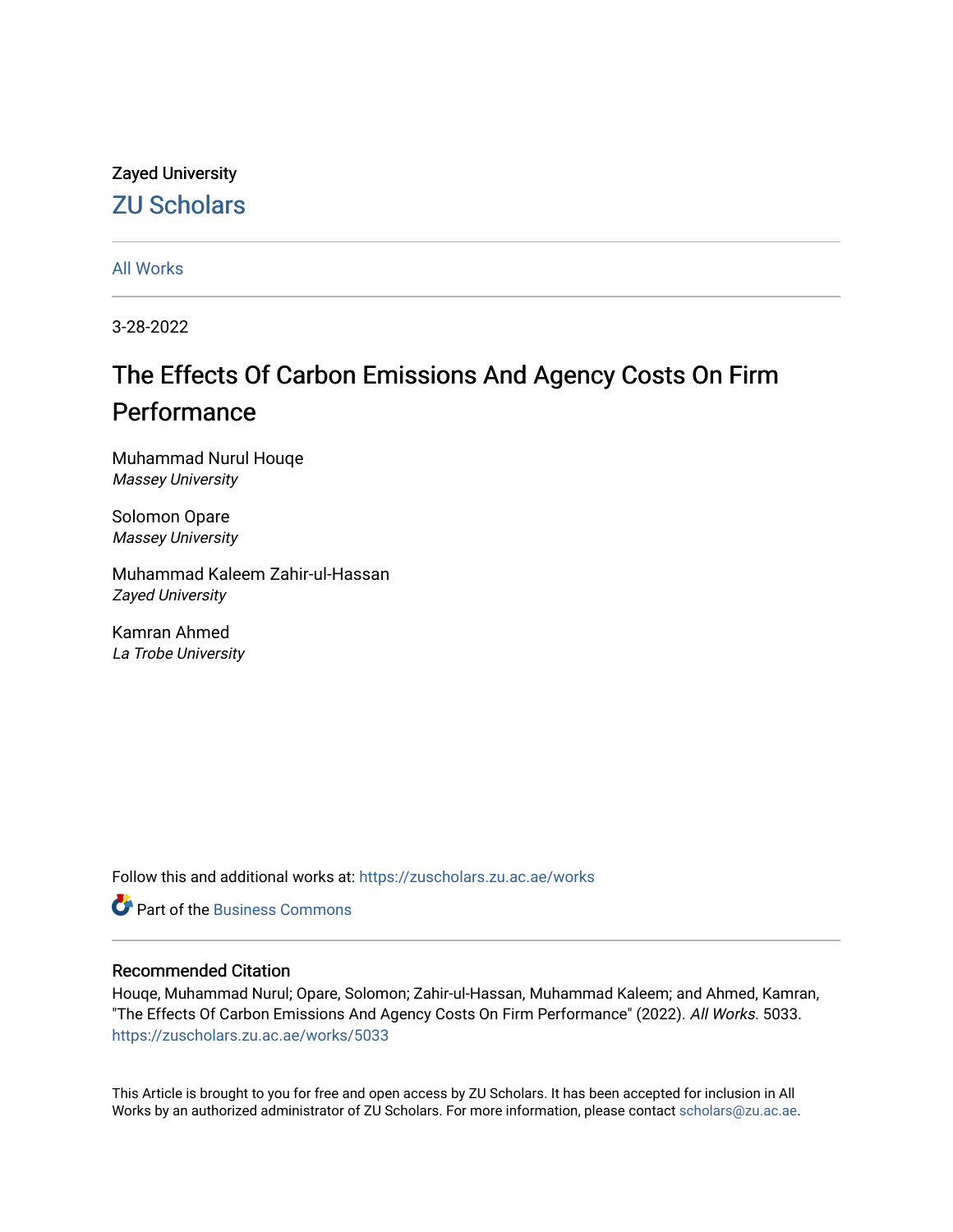



# *Article* **The Effects of Carbon Emissions and Agency Costs on Firm Performance**

**Muhammad Nurul Houqe 1,\* [,](https://orcid.org/0000-0001-8964-3130) Solomon Opare [1](https://orcid.org/0000-0002-0685-2146) , Muhammad Kaleem Zahir-ul-Hassan [2](https://orcid.org/0000-0002-1512-2663) and Kamran Ahmed <sup>3</sup>**

- <sup>1</sup> School of Accountancy, Massey University, Auckland 0632, New Zealand; s.opare@massey.ac.nz<br><sup>2</sup>  $\overline{C}$  <sup>11</sup>  $\overline{C}$   $\overline{C}$   $\overline{C}$   $\overline{C}$   $\overline{C}$   $\overline{C}$   $\overline{C}$   $\overline{C}$   $\overline{C}$   $\overline{C}$   $\overline{C}$   $\overline{C}$
- <sup>2</sup> College of Business, Zayed University, Abu Dhabi 144534, United Arab Emirates; muhammad.hassan@zu.ac.ae
- <sup>3</sup> La Trobe Business School, La Trobe University, Melbourne, VIC 3086, Australia; k.ahmed@latrobe.edu.au
- **\*** Correspondence: n.houqe@massey.ac.nz

**Abstract:** Carbon emissions and agency costs can have an impact on firms' financial performance. However, limited attention has been paid to the combined and gradual effects of these two factors on firms' performance. We explore the separate and combined effects of carbon emissions and agency costs on firms' financial performance by utilizing data from 2323 US firms that disclosed their environmental information to CDP from 2007 to 2016. The results indicate that firms with higher carbon emissions experience lower performance as the market reacts negatively. Further, firms with both higher carbon emissions and higher agency costs have lower performance. We also investigated year-on-year change in firm performance and found that, keeping agency costs constant, a change in carbon emissions leads to lower performance. Overall, the findings suggest that when the market responds negatively to firms' environmental decisions, high agency costs exacerbate the adverse effect of high carbon emissions on firm performance.

**Keywords:** agency costs; carbon emissions; firm performance; CDP

## **1. Introduction**

In recent years, climate change has become a leading issue in business and political agendas, and the focus has been placed on greenhouse gas emissions (GHGE). The Carbon Disclosure Project [\(CDP](#page-16-0) [2017\)](#page-16-0) discloses that about 100 active fossil fuel producers account for about 71% of the global industrial GHGE. Some of the popular names associated with the highest emitting companies since 1988 are investor-owned, such as ExxonMobil, Shell, BP, Chevron, Peabody, Total, and BHP. Others are state-owned companies, such as China Coal, Saudi Aramco, Gazprom, National Iranian Oil, Coal India, Pemex, and the China National Petroleum Corporation. The Union of Concerned Scientists reports that China (28%) and the US (16%) account for about 44% of carbon emissions in the world. [Lee et al.](#page-16-1) [\(2015\)](#page-16-1) report that firms in the United States, Japan, China, and Korea emit carbons mostly from production activities. Whereas all of the reporting entities are expected to find ways to reduce their GHGEs, the high carbon emission-intensive firms are feeling the most pressure [\(CDP](#page-16-0) [2017\)](#page-16-0).

The demand for GHGE-related disclosures has increased owing to increased climate change disasters in recent years. The financial impact of climate change disasters is huge for firms. For example, BP Plc's explosion, fire, and, eventually, the sinking of their Deepwater Horizon oil platform in the Gulf of Mexico became the largest marine oil spill recorded in US history. BP Plc suffered an initial dip in the share price of 2.62%, and a further decline of 6.04% two months later [\(Sabet et al.](#page-17-0) [2012\)](#page-17-0). The consequences of the oil spill were suffered not only by BP Plc but by its four major subcontractors (Anadarko, Halliburton, Transocean and Cameron International), which also reported a decline in share prices by 1.8%, 1.61%, 3.38% and 4.01%, respectively. The problems for BP Plc and its subcontractors were not



**Citation:** Houqe, Muhammad Nurul, Solomon Opare, Muhammad Kaleem Zahir-ul-Hassan, and Kamran Ahmed. 2022. The Effects of Carbon Emissions and Agency Costs on Firm Performance. *Journal of Risk and Financial Management* 15: 152. [https://doi.org/10.3390/](https://doi.org/10.3390/jrfm15040152) [jrfm15040152](https://doi.org/10.3390/jrfm15040152)

Academic Editor: Stefan Bojnec

Received: 21 February 2022 Accepted: 24 March 2022 Published: 28 March 2022

**Publisher's Note:** MDPI stays neutral with regard to jurisdictional claims in published maps and institutional affiliations.



**Copyright:** © 2022 by the authors. Licensee MDPI, Basel, Switzerland. This article is an open access article distributed under the terms and conditions of the Creative Commons Attribution (CC BY) license [\(https://](https://creativecommons.org/licenses/by/4.0/) [creativecommons.org/licenses/by/](https://creativecommons.org/licenses/by/4.0/)  $4.0/$ ).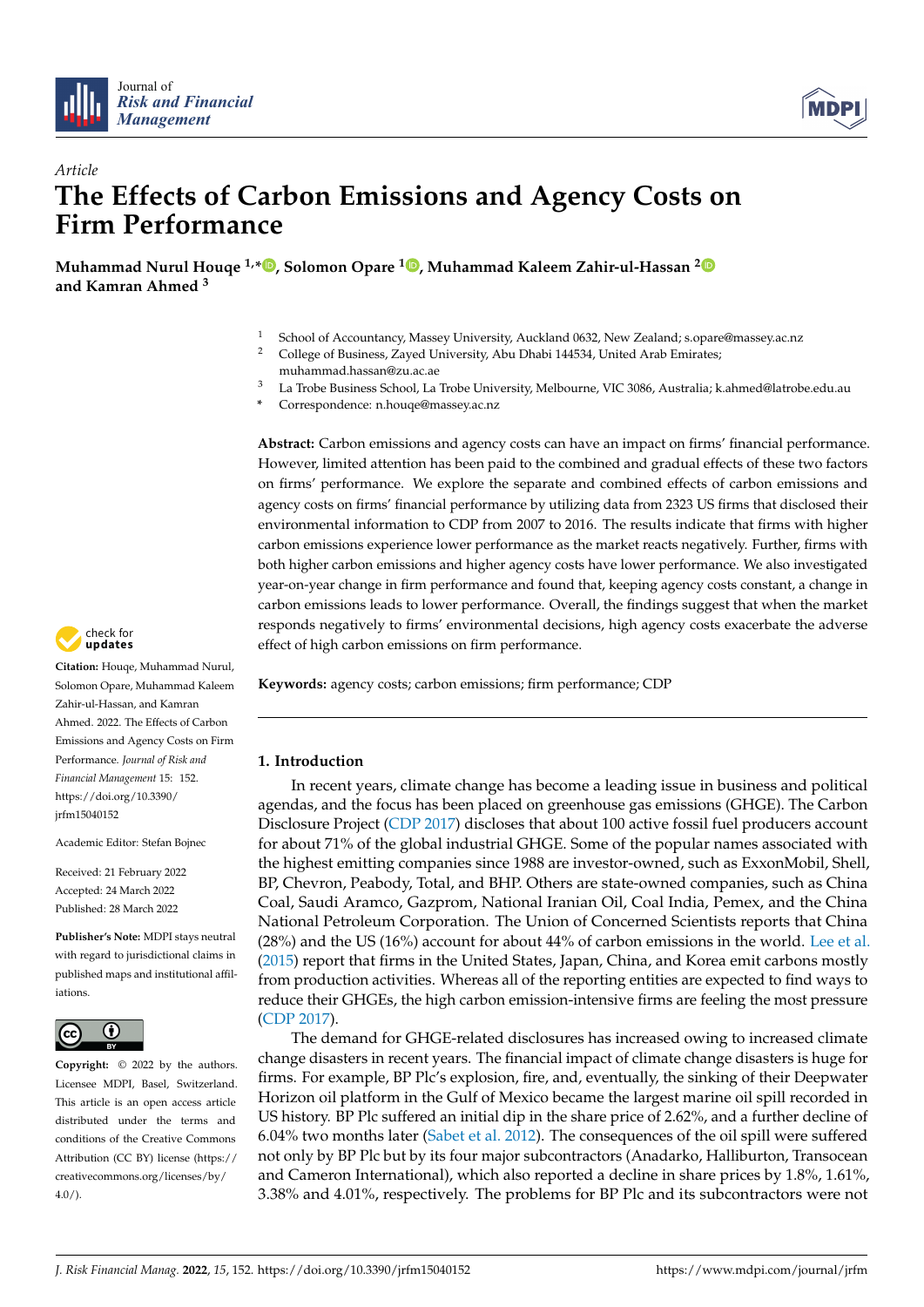limited to the plummeting share price but included several lawsuits filed against the firm. The US government also launched several investigations into the oil spill, which resulted in environmental damage of US\$20.8 billion [\(Noaa.gov](#page-17-1) [2017\)](#page-17-1). It is, thus, obvious that the oil spill resulted in a huge financial loss for BP Plc. These events are consistent with the argument that a firm's environmental activities are associated with the level of litigation risk [\(Bui et al.](#page-16-2) [2020\)](#page-16-2).

It is important to understand the financial implications that firms face in reporting their carbon emissions. First, countries such as the UK have come up with a carbon tax as a compliance requirement [\(CarbonTax.org](#page-16-3) [n.d.;](#page-16-3) [Lee et al.](#page-16-1) [2015\)](#page-16-1). Second, the Kyoto Protocol, which includes countries, such as Australia, China, Japan, New Zealand, Singapore, the UK, and the US [\(Treaties.un.org](#page-17-2) [n.d.\)](#page-17-2), binds industrialized countries to reduce their GHGE. Third, the Paris Agreement involves GHGE mitigation [\(Unfccc.int](#page-17-3) [n.d.\)](#page-17-3). Finally, some other countries have Emissions Trading Schemes, rules, and regulations designed to reduce GHGE. For example, there is the Clean Water Act and Clean Air Act in the US [\(EPA.gov](#page-16-4) [n.d.\)](#page-16-4) and the Australian National Greenhouse and Energy Reporting (NGER) Act 2007 in Australia. There is also pressure from firms' stakeholders to increase disclosure of their GHGEs. [\(Kolk et al.](#page-16-5) [2008\)](#page-16-5). A number of the firms, mostly from high-intensive emission industries, have taken a voluntary approach to disclose their GHGE. Some firms have also made substantial R&D investments, aimed at finding more efficient and innovative ways of operating while reducing their carbon footprint.

As more firms are voluntarily disclosing their carbon emissions, academic researchers have also examined the impact of these activities on firms' financial performance. While some research papers have found a positive and statistically significant association between climate change performance and firm performance [\(Borghei et al.](#page-15-0) [2018;](#page-15-0) [Moyo and Wingard](#page-16-6) [2015;](#page-16-6) [Wang et al.](#page-17-4) [2014\)](#page-17-4), others have found neutral or negative results [\(Alvarez](#page-15-1) [2012;](#page-15-1) [Lioui](#page-16-7) [and Sharma](#page-16-7) [2012\)](#page-16-7). Therefore, we studied the impact of carbon emissions on firms' financial performance by drawing upon CDP data from 2007 to 2016.

In addition, another factor that can have a negative influence on the financial performance of a firm is the agency costs that arise owing to differences in the interests of firms' managers and owners [\(Ang et al.](#page-15-2) [2000;](#page-15-2) [Jensen and Meckling](#page-16-8) [1976\)](#page-16-8). Agency costs, in the presence of carbon emissions, may affect the financial performance of a firm. Carbon emissions and agency costs are related since managers may shirk or behave opportunistically, and such actions and behaviors of managers may affect carbon emissions as well as the financial performance of a firm. The impact of carbon emissions may be magnified in the presence of agency costs. Interestingly, the combined impact of both carbon emissions and agency costs remains uninvestigated. Thus, we study the joint impact of these two factors on the financial performance of firms.

The CDP database has been utilized, as it is perceived to be one of the largest and most comprehensive databases recording voluntary reporting of carbon-related performance and activities of large firms around the world [\(Luo and Tang](#page-16-9) [2014;](#page-16-9) [Matsumura et al.](#page-16-10) [2014\)](#page-16-10). This study uses actual carbon emissions instead of carbon scores/indices [\(Luo and Tang](#page-16-9) [2014;](#page-16-9) [Velte](#page-17-5) [2020\)](#page-17-5) to understand the impact of carbon emissions on firm performance. The findings of this paper suggest that firms with higher carbon emissions have lower financial performance and that higher agency costs exacerbate this effect of carbon emissions on firms' financial performance.

This study has the following important implications. First, the firms need to have effective governance mechanisms in place as the impact of carbon emissions on firm performance intensifies in the presence of agency costs. Second, the environmental performance (carbon emissions) has consequences in terms of firm performance. Thus, the firms need to reduce carbon emissions or face a penalty from the market. Focus on reducing carbon risk can add value for shareholders [\(Bose et al.](#page-15-3) [2021\)](#page-15-3). This study points to the importance of environmental expectations of firms by the stakeholders/society.

The rest of the paper is organized as follows. Section [2](#page-3-0) reviews prior literature and develops hypotheses. Section [3](#page-5-0) discusses the research method. Sections [4](#page-7-0)[–6](#page-11-0) detail the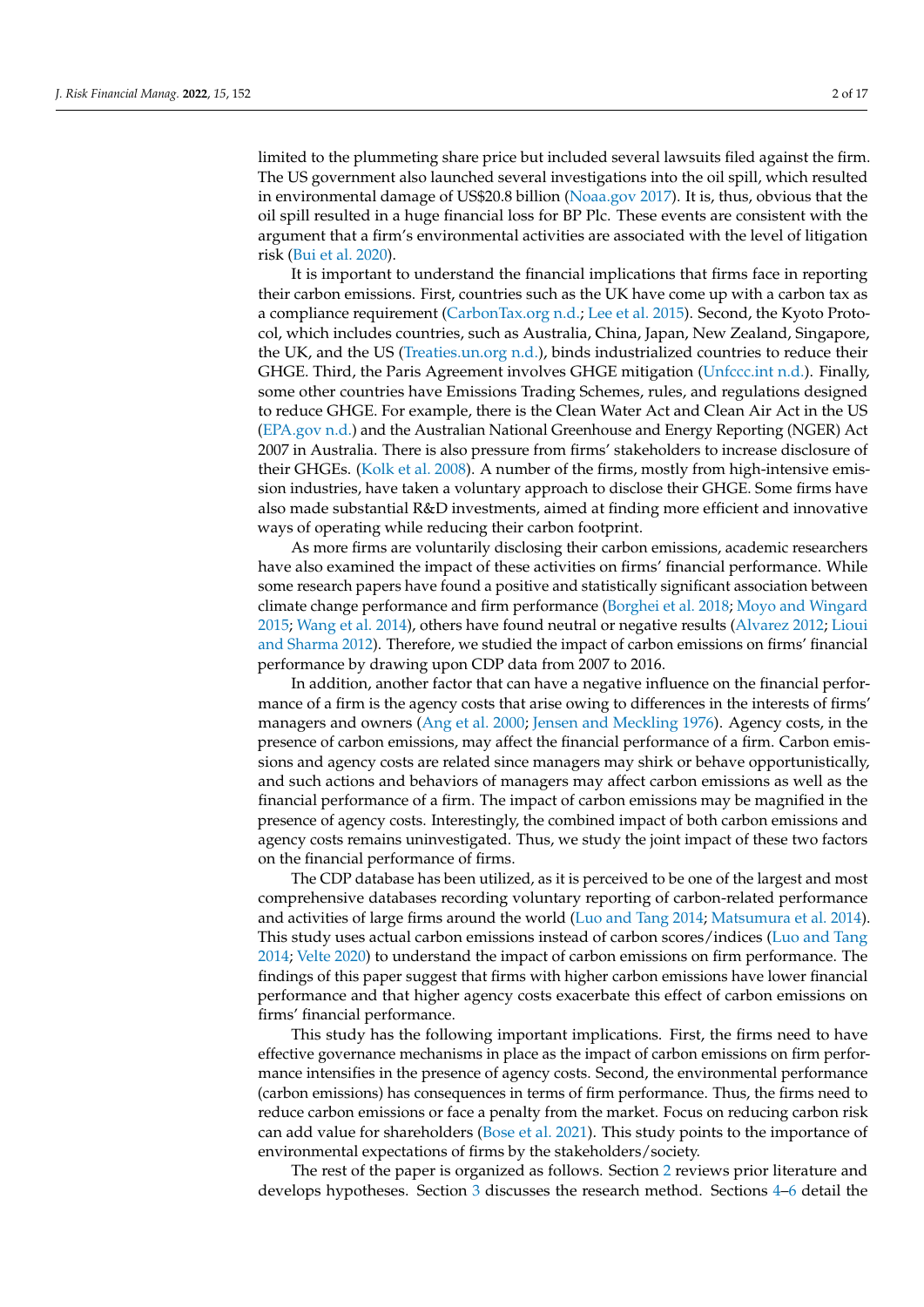empirical results, robustness tests and additional analyses, respectively. Finally, Section [7](#page-13-0) concludes the paper.

#### <span id="page-3-0"></span>**2. Literature Review and Hypotheses**

#### *2.1. Carbon Emissions and Firm Performance*

Disclosure of corporate-related carbon emissions can have either a win-lose effect or a win-win effect on firms' financial performance. A win-lose effect occurs where efforts made to reduce carbon emissions increase cost, thus, negatively affecting firms' competitiveness in the market. However, firms' climate change-related disclosures can have a win-win effect when efforts made to reduce emissions help improve market competitiveness [\(Boiral et al.](#page-15-4) [2012\)](#page-15-4).

[Lioui and Sharma](#page-16-7) [\(2012\)](#page-16-7) show that environmental corporate social responsibility (ECSR) disclosures have a negative and statistically significant correlation with corporate financial performance (CFP). Using both ROA and Tobin's Q, they have shown that firms with climate change-related disclosures report a lower financial performance. Specifically, their ROA results revealed that "almost a quarter of the average ROA is absorbed by Environmental Corporate Social Responsibility (ECSR)", and thus ECSR is costly. Similarly, Tobin's Q results have revealed that environmental strengths, on their own, decrease a firm's Tobin's Q by 10%, which means that a firm loses its market growth opportunities by almost half. In terms of ECSR concerns, their result shows an almost 90% loss of market valuation of future growth opportunities. [Lioui and Sharma'](#page-16-7)s [\(2012\)](#page-16-7) ECSR-related environmental strengths included beneficial products and services, pollution prevention, recycling, clean energy, and other strengths, whereas the environmental concerns included hazardous waste, regulatory problems, ozone-depleting chemicals, substantial emissions, agricultural chemicals, climate change, and other concerns.

[Borghei et al.](#page-15-0) [\(2018\)](#page-15-0) suggest that registered GHG firms disclose their carbon emissions information due to the regulations and social pressure to build legitimacy, rather than by managers' discretion. They investigate how climate change-related disclosures affect the cost-benefit framework in non-GHG-registered firms. The authors analyzed carbon emission disclosure information for the years 2009 to 2011 for 146 Australian-listed non-GHG-registered firms. [Borghei et al.](#page-15-0) [\(2018\)](#page-15-0) first investigated whether the previous year's higher corporate financial performance is a determinant of the present year's GHG reporting in firms. As they could not find enough evidence to say that ROA in the previous year was positively associated with the present year's GHG disclosure, then they analyzed that to see if the present year's GHG disclosures have a positive impact on the subsequent year's corporate financial performance. Here, [Borghei et al.](#page-15-0) [\(2018\)](#page-15-0) find a significantly positive association and conclude that the present year's climate change-related GHGE disclosures increase firms' financial performance (ROA) in the subsequent year. Thus, firms with "more verifiable and forward-looking GHG disclosure items and a higher level of GHG disclosure achieve the accounting-based benefits of GHG disclosure" [\(Borghei et al.](#page-15-0) [2018,](#page-15-0) p. 336).

Similarly, Gallego-Á[lvarez et al.](#page-16-11) [\(2014\)](#page-16-11) employed the CDP platform and analyzed 855 companies from the multinational Forbes Global 2000 index to investigate the climate performance and financial performance using ROA. Their results did not find any synergistic relationship between the two. However, when they tested whether firms perform better if they care for the environment in times of economic crisis, a higher synergy between environmental and financial performance was found, as investing in sustainable projects during crisis enhances relations with their stakeholders, resulting in greater economic benefits (Gallego-Á[lvarez et al.](#page-16-11) [2014\)](#page-16-11).

[Alvarez](#page-15-1) [\(2012\)](#page-15-1) studied the GHGE data for large international companies worldwide from the Fortune 500. This was for the periods 2006, 2007, and 2008 and, thus, the investigation was for the three periods immediately before the global financial crisis. Results revealed that, although firms were reducing their carbon dioxide in these three years, their ROA was having a significantly negative effect on their firm performance. [Alvarez](#page-15-1) [\(2012\)](#page-15-1) suggests that decreasing carbon emissions might reduce ROA if some time needs to pass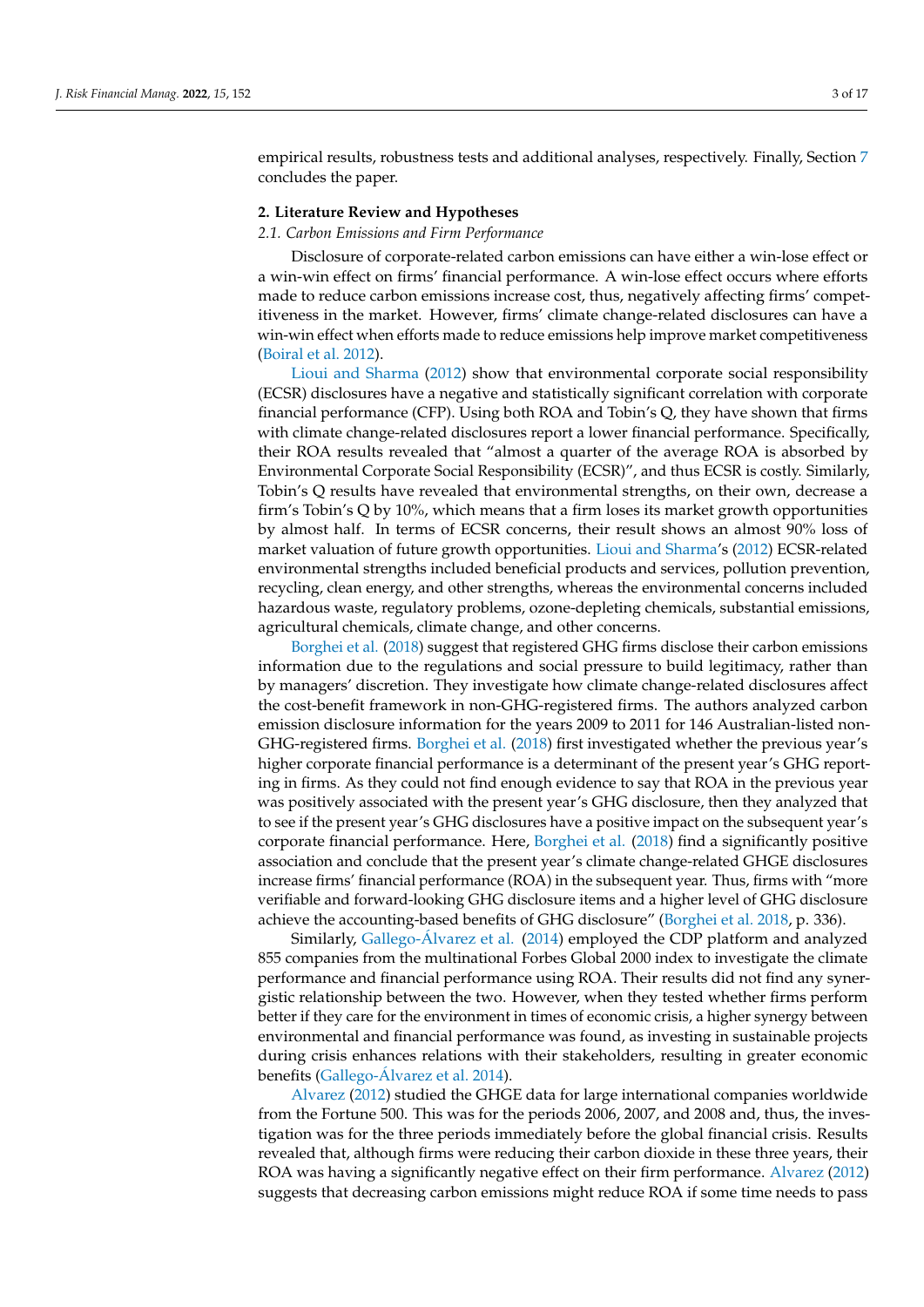between a firm's first efforts at reducing GHGE and making a financial gain. [Alvarez](#page-15-1) [\(2012\)](#page-15-1) explains that the assessment of financial performance from GHGE impacts should be made in periods subsequent to the initial efforts.

To illustrate the effects of GHG disclosures on the stock market, [Griffin et al.](#page-16-12) [\(2017\)](#page-16-12) report that disclosure of GHG emissions decreases a company's stock performance. They further report that the market responds significantly when investors receive fresh emissionsrelated information, and the stock market responds more significantly to the emissionsrelated information from other channels, such as K-8 filing with SEC, compared with CDP [\(Griffin et al.](#page-16-12) [2017\)](#page-16-12).

As climate change disclosures and corporate social performance is attracting more and more attention from stakeholders, [Wang et al.](#page-17-4) [\(2014\)](#page-17-4) used the Australian market to measure the association between GHGE and corporate financial performance from the stock market perspective. They used 69 Australian listed companies from ASX200 that had made their GHGE disclosures to the CDP in the years 2010 and 2011, and using Tobin's Q, they measured their market based financial performance. Wang et al.'s (2014) investigation revealed that Tobin's Q is positively related to GHGEs and, hence, Australian firms with GHGE disclosures report higher CFP. [Wang et al.](#page-17-4) [\(2014\)](#page-17-4) explain that the current structure of the Australian economy is such that they strongly rely on the resource industry, and this industry, on its own, accounts for 89% of the direct and indirect emissions that are either owned or controlled by the entity. Of this 89% emissions, most are produced by two metal and mining sector giants, Rio Tinto and BHP, and, while their GHGE related disclosures show these two companies are high-intensity GHGE producers, they have also been showing strong financial performance and high growth in their CFP.

[Lee et al.](#page-16-1) [\(2015\)](#page-16-1) investigate climate change and its impacts on both corporate environmental performance and corporate financial performance. The findings revealed that GHG emissions persistently decreased firm value. They stated that firms' negative environmental performance is more consistently penalized by the market than their positive financial performance, as people see the emission of carbon dioxide into the atmosphere as something affecting their health and wellbeing. [Lee et al.](#page-16-1) [\(2015\)](#page-16-1) had obtained data from 362 manufacturing firms from the Japanese market for this research. As the data they used were from 2003 to 2010, two events were seen as overlaying this sample period. The first was the implementation of the Kyoto Protocol, and the other was the financial crisis of 2008–2010. Lee et al.'s (2015) further analysis of the data, after controlling for these events, reveals that "corporate efforts to comply with international environmental agreements such as the Kyoto protocol, vis-à-vis the global financial crisis, is not a binding constraint on firm performance".

Summing up, carbon emissions and emission reductions can impact firm performance. Firm value can decline with carbon emissions, and the market penalizes firms that do not disclose carbon emissions [\(Ganda and Milondzo](#page-16-13) [2018;](#page-16-13) [Matsumura et al.](#page-16-10) [2014;](#page-16-10) [Nguyen](#page-16-14) [2018\)](#page-16-14). On the one hand, the spending and initiatives on reducing carbon emissions affect profitability negatively [\(Alvarez](#page-15-1) [2012\)](#page-15-1). On the other hand, the reduction of carbon emissions can also increase firm performance (profitability), since customers buy, and stakeholders support, such firms [\(Lee et al.](#page-16-1) [2015;](#page-16-1) [Ganda and Milondzo](#page-16-13) [2018\)](#page-16-13). Further, the stock price of the company can also rise as firms with strong market discipline imposed by stockholders/investors are more likely to reduce GHGE and, consequently, firms that reduce GHGE are more likely to have enhanced firm value [\(Nishitani and Kokubu](#page-16-15) [2012\)](#page-16-15). Thus, we propose the following hypothesis:

#### **H1.** *Carbon emissions have a negative effect on firm performance.*

#### *2.2. Agency Costs and Firm Performance*

Misalignment of interests between firm's managers and firm's owners results in costs to owners/shareholders, called agency costs, and such costs manifest themselves in various forms, such as on-the-job perks, shirking, and making self-interested and entrenched decisions [\(Ang et al.](#page-15-2) [2000;](#page-15-2) [Jensen and Meckling](#page-16-8) [1976\)](#page-16-8). Agency costs affect firm performance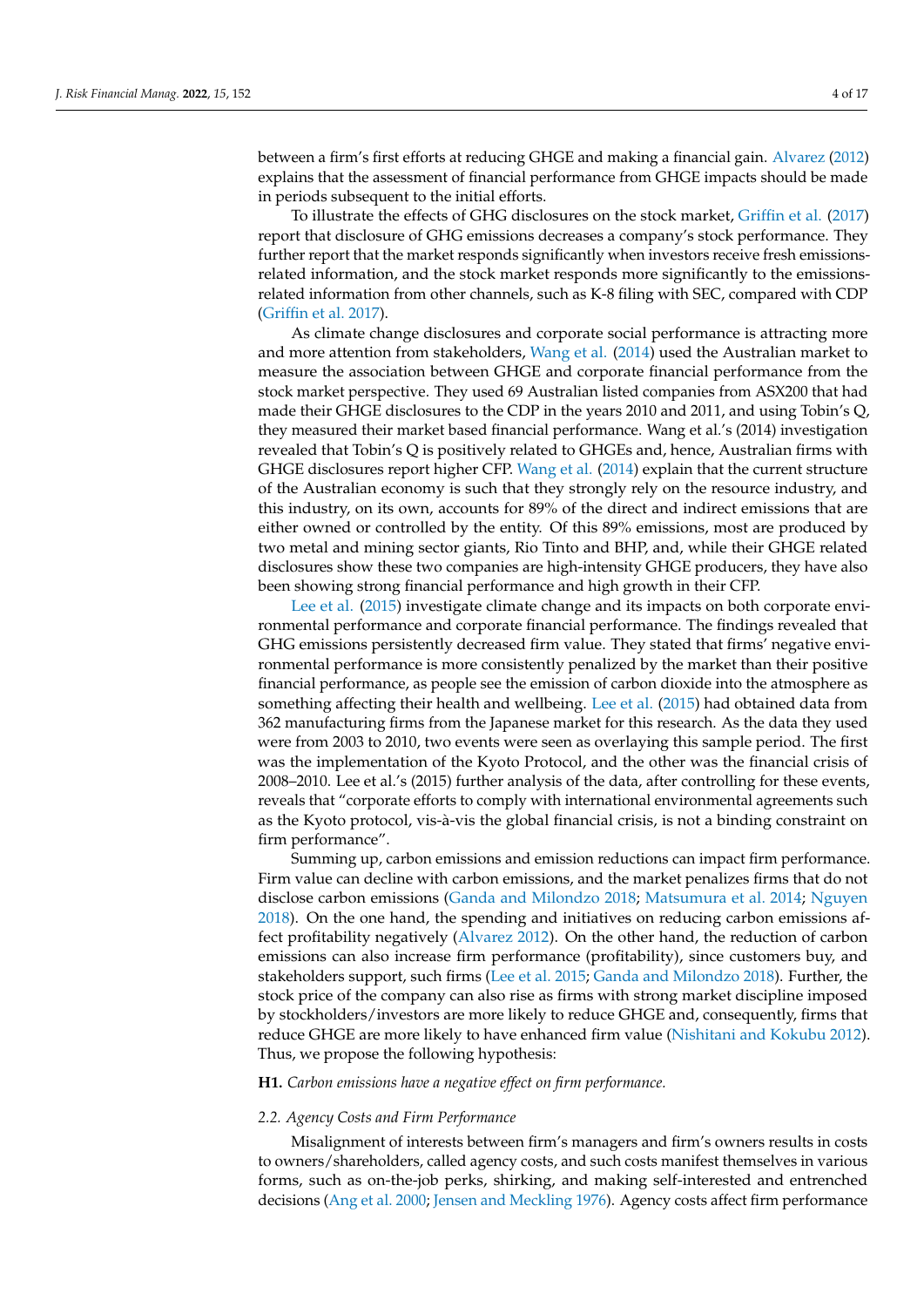and shareholders' wealth negatively. Firms design and implement various corporate governance mechanisms to reduce agency costs (e.g., board characteristics, such as board composition, size and independence may be refined; audit and remuneration committees established, and the ownership structure changed and managed [\(Allam](#page-15-5) [2018\)](#page-15-5)). Prior literature suggests that agency costs and firm performance are negatively related (e.g., [Ching et al.](#page-16-16) [2006;](#page-16-16) [Khan et al.](#page-16-17) [2020;](#page-16-17) [Khidmat and Rehman](#page-16-18) [2014;](#page-16-18) [Lang et al.](#page-16-19) [1995\)](#page-16-19) and not all governance mechanisms lead to lower agency conflicts and/or higher firm performance [\(Allam](#page-15-5) [2018\)](#page-15-5). Thus, our second hypothesis is as follows:

### **H2.** *Agency costs have a negative impact on firm performance.*

#### *2.3. Carbon Emissions, Agency Costs and Firm Performance*

As discussed extensively in hypothesis 1, prior studies of the relationship between carbon emissions (and environmental corporate performance in general) and financial performance have generated conflicting results [\(Wang et al.](#page-17-4) [2014\)](#page-17-4). There are examples of positive impacts (e.g., [Borghei et al.](#page-15-0) [2018;](#page-15-0) Gallego-Á[lvarez et al.](#page-16-11) [2014;](#page-16-11) [Wang et al.](#page-17-4) [2014\)](#page-17-4) as well as negative impacts (e.g., [Alvarez](#page-15-1) [2012;](#page-15-1) [Griffin et al.](#page-16-12) [2017;](#page-16-12) [Lee et al.](#page-16-1) [2015;](#page-16-1) [Lioui](#page-16-7) [and Sharma](#page-16-7) [2012;](#page-16-7) [Matsumura et al.](#page-16-10) [2014;](#page-16-10) [Nishitani and Kokubu](#page-16-15) [2012;](#page-16-15) [Nguyen](#page-16-14) [2018\)](#page-16-14). In addition, agency costs, as discussed in Hypothesis 2, can affect firms' performance negatively (e.g., [Allam](#page-15-5) [2018;](#page-15-5) [Ang et al.](#page-15-2) [2000;](#page-15-2) [Ching et al.](#page-16-16) [2006\)](#page-16-16). Both carbon emissions and agency costs can affect the firm's value substantially, and existing studies have not paid attention to the combined effects of these two variables on the financial performance of the firm. Further, the managers may shirk or behave opportunistically, and such actions and behaviors of managers may affect carbon emissions as well as the financial performance of a firm. Thus, we study the impact of both carbon emissions and agency costs on financial performance, and propose as follows:

**H3.** *Carbon emissions and agency costs have a negative impact on firm performance.*

#### <span id="page-5-0"></span>**3. Research Method**

#### *3.1. Sample*

The sample for this research comprises an initial sample of 3902 US firms for the period 2007 to 2016 that disclose their carbon emissions. We identified firms that disclose their carbon emissions from the Carbon Disclosure Project (CDP), which provides voluntary disclosure of carbon activities [\(Luo and Tang](#page-16-9) [2014;](#page-16-9) [Matsumura et al.](#page-16-10) [2014\)](#page-16-10). The financial data were obtained from Compustat. Firms that have missing variables were excluded. This resulted in a final sample of 2323 firm-year observations that have carbon and financial information. Table [1](#page-6-0) reports the sample distribution by industry (panel A) and by year (panel B).

| Panel A                                      |              |           |
|----------------------------------------------|--------------|-----------|
| Industry                                     | Observations | Frequency |
| <b>Consumer Non-Durables</b>                 | 172          | 7.40      |
| Consumer Durables                            | 45           | 1.94      |
| Manufacturing                                | 392          | 16.87     |
| Oil, Gas, and Coal Extraction and Production | 101          | 4.35      |
| <b>Business Equipment</b>                    | 403          | 17.35     |
| Telephone and Television Transmission        | 41           | 1.76      |
| Wholesale, Retail, and Some Services         | 188          | 8.09      |
| Healthcare, Medical Equipment, and Drug      | 154          | 6.63      |
| <b>Utilities</b>                             | 195          | 8.39      |
| Other                                        | 632          | 27.21     |
| Total                                        | 2323         | 100.00    |

**Table 1.** Panel A, sample distribution by industry; Panel B, sample distribution by year.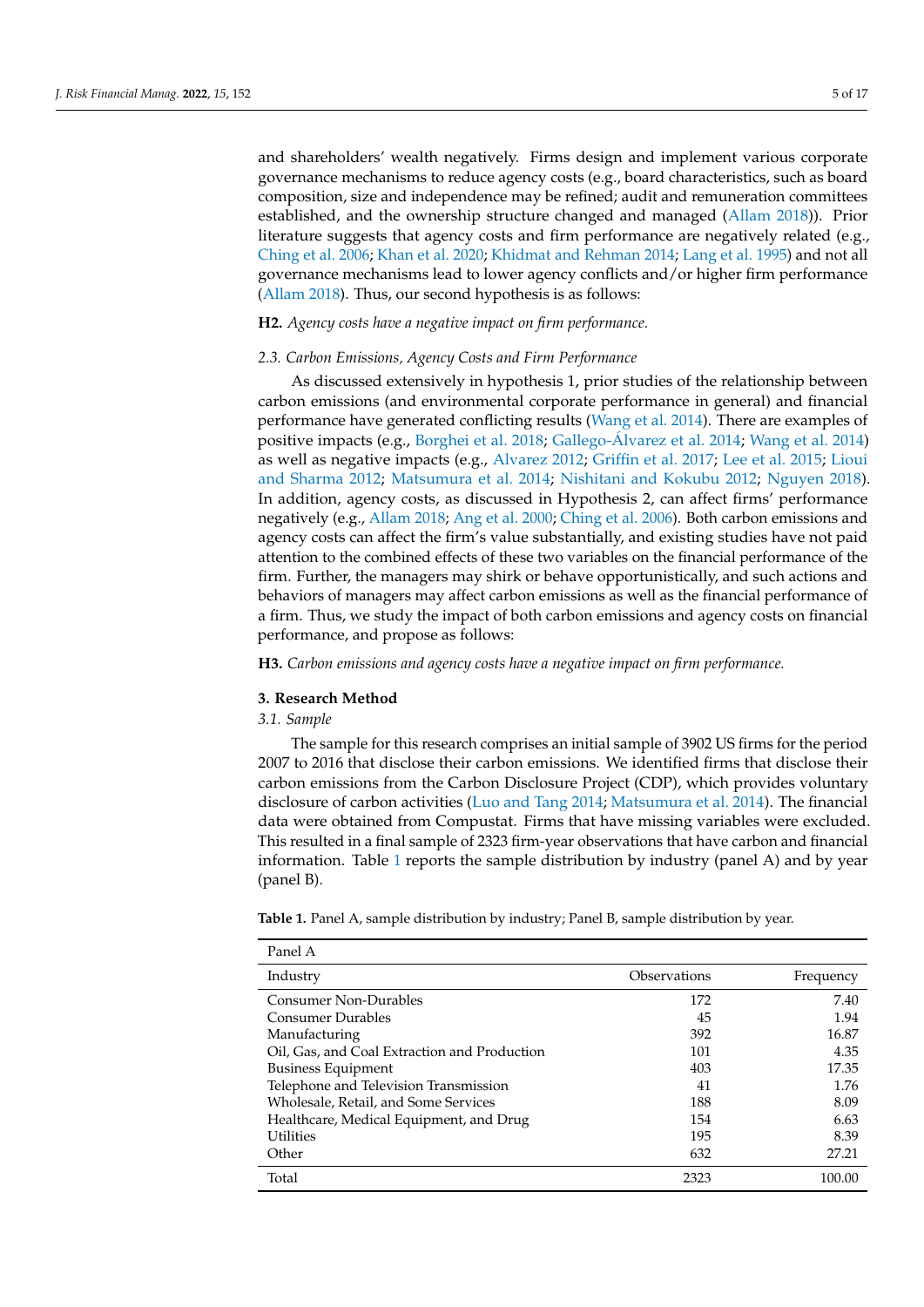| Panel B |              |           |
|---------|--------------|-----------|
| Year    | Observations | Frequency |
| 2007    | 116          | 4.99      |
| 2008    | 156          | 6.72      |
| 2009    | 196          | 8.44      |
| 2010    | 215          | 9.26      |
| 2011    | 232          | 9.99      |
| 2012    | 267          | 11.49     |
| 2013    | 279          | 12.01     |
| 2014    | 247          | 10.63     |
| 2015    | 292          | 13.00     |
|         |              |           |

<span id="page-6-0"></span>**Table 1.** *Cont*.

Panel

#### *3.2. Regression Model*

The equations below show the regression models used to test the hypotheses. This is similar to previous studies such as [Albertini](#page-15-6) [\(2013\)](#page-15-6) and [Matsumura et al.](#page-16-10) [\(2014\)](#page-16-10). The dependent variable in both Equations (1) and (2) is financial performance and change in financial performance, respectively. Equation (1) examines the impact of carbon emissions (*CE*) and agency cost (*AC*) on firm performance. Equation (2) examines the impact of the relative change in carbon emissions. Appendix [A](#page-15-7) provides the list and definition of the variables.

2016 **323** 13.90 Total 2323 100.00

$$
FP_{it} = \alpha_0 + \alpha_1 CE_{it} + \alpha_2 AC_{it} + \alpha_3 CExAC + \sum_{j=4}^{n} \alpha_j Controls_{jit} + FE + \varepsilon
$$
 (1)

$$
\Delta FP_{it} = \rho_0 + \rho_1 \Delta CE_{it} + \rho_2 AC_{it} + \rho_3 \Delta CExAC + \sum_{j=4}^n \rho_j Controls_{jit} + FE + \varepsilon
$$
 (2)

Variables *CE* and *AC* in the above equations are our main interest in this study and are expected to have a negative association with financial performance.

#### *3.3. Measurement of Variables*

#### 3.3.1. Financial Performance

Financial performance can be measured using either internal or external performance measures. The internal performance measures are calculated using accounting measures, such as return on assets, return on shareholders' equity, or return on sales. However, accounting measures are subject to manipulations and, hence, we focus on external measures, such as Tobin's Q and market-to-book ratio, which reflect the market response to a firm's environmental activities. This is consistent with previous research such as [Nishitani and](#page-16-15) [Kokubu](#page-16-15) [\(2012\)](#page-16-15) and [Wang et al.](#page-17-4) [\(2014\)](#page-17-4) while investigating the association between the reduction of carbon emission and firm value. Following [Demsetz and Lehn](#page-16-20) [\(1985\)](#page-16-20), [Lee](#page-16-1) [et al.](#page-16-1) [\(2015\)](#page-16-1) [Nishitani and Kokubu](#page-16-15) [\(2012\)](#page-16-15) and [Wang et al.](#page-17-4) [\(2014\)](#page-17-4), we calculate Tobin's Q as the market value of equity plus the book value of liabilities divided by the book value of assets. Market-to-book is calculated as the market value of equity divided by the book value of equity.

#### 3.3.2. Carbon Emissions

We use two alternative measures for carbon emissions. Our first measure calculates carbon emissions as the natural logarithm of absolute emissions, which is the aggregate of Scope 1 and Scope 2 carbon emissions. Prior literature such as [Bui et al.](#page-16-2) [\(2020\)](#page-16-2), [Chapple](#page-16-21) [et al.](#page-16-21) [\(2013\)](#page-16-21), and [Luo and Tang](#page-16-9) [\(2014\)](#page-16-9) measure carbon emissions as total carbon emissions divided by sales revenue. However, this measure creates a significant number of outliers, which may bias the results. Following [Bui et al.](#page-16-2) [\(2020\)](#page-16-2), our second measure is the change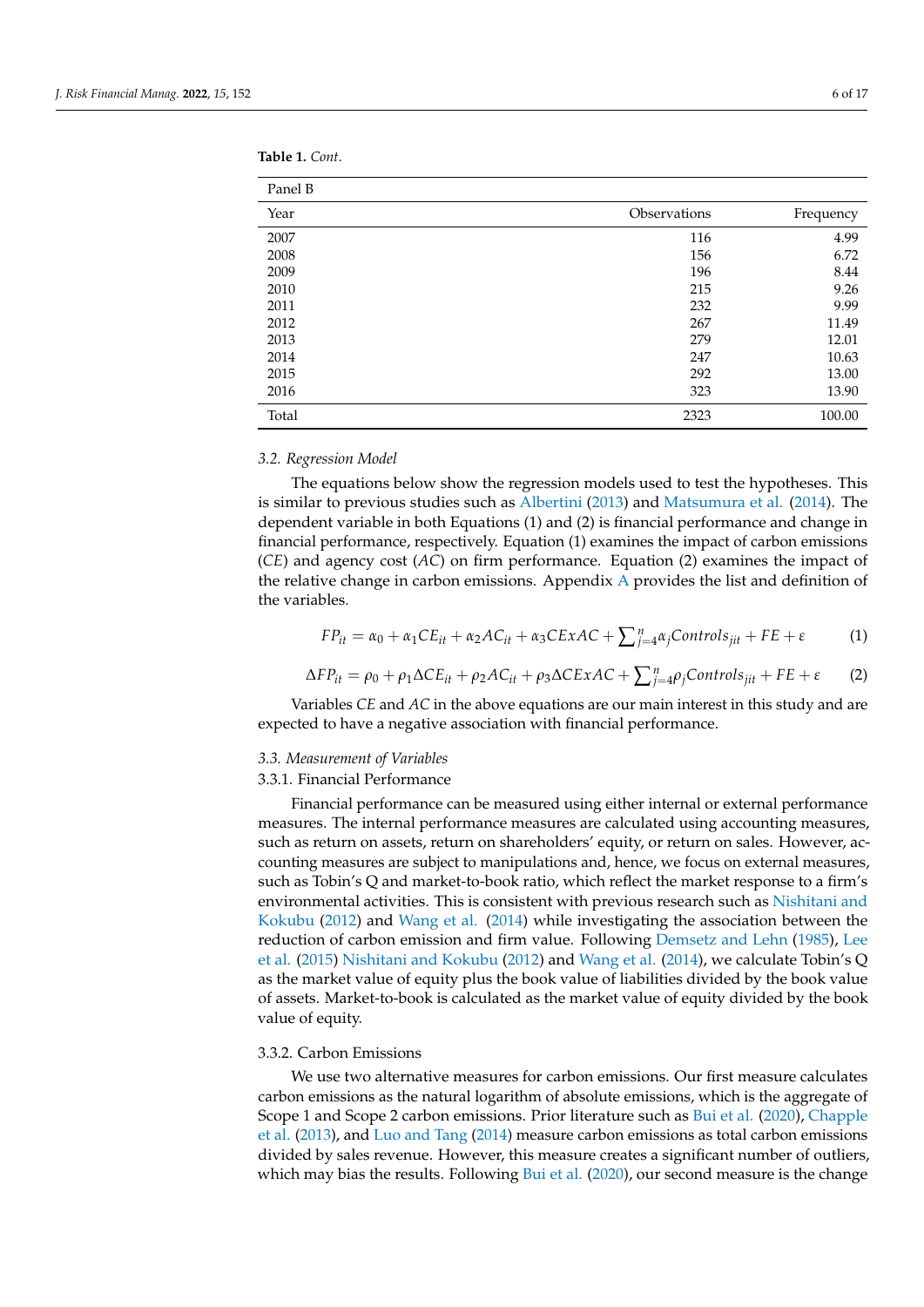in carbon emissions over time. This is calculated by the difference in carbon emissions between the current year and the previous year.

#### 3.3.3. Agency Costs

Following [Ang et al.](#page-15-2) [\(2000\)](#page-15-2), we measure agency cost (*AC*) as the ratio of sales revenue to total assets (asset turnover). This is an efficiency ratio (asset turnover), which measures the efficient utilization of assets. Poor deployment of assets may result in a loss of revenue. Also, self-interested management might exert insufficient effort to generate revenue. We multiply the asset turnover by  $-1$  so that higher values will reflect higher agency costs.

#### 3.3.4. Control Variables

Consistent with prior studies on performance, we include several control variables at the firm and industry levels. The firm-level controls include firm size (*SIZE*), leverage (*LEV*), growth (*GWTH*), market capitalization (*MC*), capital expenditure (*CAPEX*), tangibility (*TANG*), and *BIG4*. The literature shows a strong relationship between firm size and financial performance [\(Clarkson et al.](#page-16-22) [2008;](#page-16-22) [Cormier et al.](#page-16-23) [2005;](#page-16-23) [Freedman and Jaggi](#page-16-24) [2005;](#page-16-24) [Liu and Anbumozhi](#page-16-25) [2009;](#page-16-25) [Stanny and Ely](#page-17-6) [2008\)](#page-17-6). [Prado-Lorenzo et al.](#page-17-7) [\(2009\)](#page-17-7) show that a firm's size is positively associated with carbon emission. Firms with high leverage are more likely to report detailed information about their carbon emissions and climate changerelated risks and opportunities [\(Clarkson et al.](#page-16-22) [2008;](#page-16-22) [Freedman and Jaggi](#page-16-24) [2005;](#page-16-24) [Siddique](#page-17-8) [2018\)](#page-17-8). Similar to previous studies, we argue that growth (*GWTH*) is positively related to environmental performance [\(Al-Tuwaijri et al.](#page-15-8) [2004;](#page-15-8) [Siddique](#page-17-8) [2018\)](#page-17-8). Consistent with [Clarkson et al.](#page-16-22) [\(2008\)](#page-16-22), we argue that firms with high market capitalization, capital intensity, and tangibility are likely to have superior environmental performance and, hence, their underlying market value and performance will be affected [\(Bui et al.](#page-16-2) [2020\)](#page-16-2). Firms with *BIG4* auditors are likely to face scrutiny and to provide quality financial and carbon information and this will have a positive impact on their performance [\(Datt et al.](#page-16-26) [2020\)](#page-16-26). Similar to [Bui](#page-16-2) [et al.](#page-16-2) [\(2020\)](#page-16-2), we control for whether a firm is from a highly litigious industry (*LIT*) or an environmentally sensitive industry (*IEI*). Firms in highly litigious industries spend extra funds and effort on legal suits, and this may have a negative impact on their performance. Firms that operate in environmentally sensitive industries require more expenditure to control their environmental impact.

To capture industry characteristics on firm performance other than carbon emissions, we include industry-fixed effects. Further, we include year-fixed effects to control for macroeconomic factors that may affect firm performance. We provide definitions of all variables in the Appendix [A.](#page-15-7)

#### <span id="page-7-0"></span>**4. Empirical Results**

#### *4.1. Descriptive Statistics*

Table [2](#page-8-0) provides descriptive statistics. The average firm performance measured by *TOBQ* is 2.15 and by *MTB,* 3.20. The average firm-level *CE* is 13.47 and the *AC* is −0.75. The results also show that on average, firms reduce the carbon emissions over the sample period by −0.004. For the firm-level control variables, the average *SIZE* is 9.93, *LEV* is 27%, *GWTH* is 3%, *MC* is 9.69, *CAPEX* is 4%, *TANG* is 55%, and almost all of the firms are audited by a BIG4 audit firm. For the industry-level control variables, 24% are from highly litigious industries and 16% are from environmentally sensitive industries.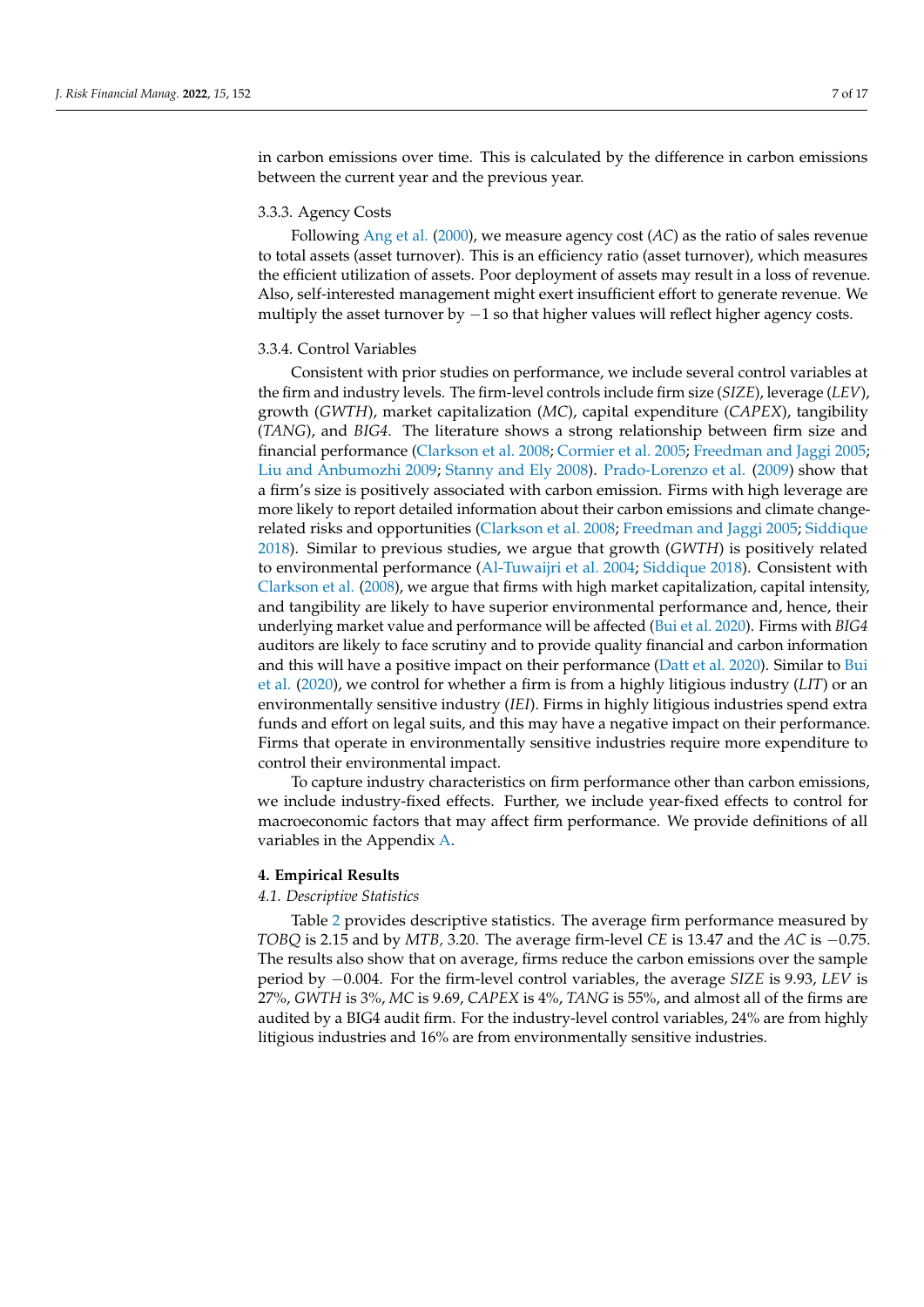| Variable       | N    | Mean    | Median  | Std. Dev | Min     | Max     | Perc (25) | Perc (75) |
|----------------|------|---------|---------|----------|---------|---------|-----------|-----------|
| <b>TOBO</b>    | 2323 | 2.15    | 1.12    | 2.80     | 0.35    | 12.92   | 0.65      | 2.11      |
| <b>MTB</b>     | 2323 | 3.20    | 2.37    | 2.46     | 0.51    | 9.64    | 1.48      | 4.05      |
| CE             | 2323 | 13.47   | 13.38   | 2.08     | 10.04   | 17.27   | 11.74     | 15.08     |
| $\triangle$ CE | 2207 | $-0.01$ | $-0.00$ | 0.25     | $-2.47$ | 2.75    | $-0.07$   | 0.04      |
| AC             | 2323 | $-0.75$ | $-0.63$ | 0.54     | $-2.07$ | $-0.06$ | $-1.03$   | $-0.35$   |
| <b>SIZE</b>    | 2323 | 9.93    | 9.86    | 1.28     | 7.80    | 12.49   | 8.93      | 10.74     |
| <b>LEV</b>     | 2323 | 0.27    | 0.26    | 0.15     | 0.03    | 0.62    | 0.15      | 0.36      |
| <b>GWTH</b>    | 2323 | 0.03    | 0.03    | 0.12     | $-0.22$ | 0.40    | $-0.03$   | 0.09      |
| МC             | 2323 | 9.69    | 9.65    | 1.20     | 6.92    | 11.82   | 8.91      | 10.46     |
| <b>CAPEX</b>   | 2323 | 0.04    | 0.03    | 0.03     | 0.00    | 0.13    | 0.01      | 0.06      |
| <b>TANG</b>    | 2323 | 0.55    | 0.47    | 0.38     | 0.02    | 1.35    | 0.23      | 0.88      |
| BIG4           | 2323 | 1.00    | 1.00    | 0.06     | 0.00    | 1.00    | 1.00      | 1.00      |
| LIT            | 2323 | 0.24    | 0.00    | 0.43     | 0.00    | 1.00    | 0.00      | 0.00      |
| IEI            | 2323 | 0.16    | 0.00    | 0.37     | 0.00    | 1.00    | 0.00      | 0.00      |

<span id="page-8-0"></span>**Table 2.** Descriptive statistics.

All variables are defined in Appendix [A.](#page-15-7)

Table [3](#page-8-1) reports the Pearson correlation matrix between all of the variables. It shows a significant negative relationship between *CE* and both *TOBQ* (r = −0.09, *p* < 0.1) and *MTB*  $(r = -0.09, p < 0.1)$ , suggesting that higher carbon emissions are associated with lower firm performance, consistent with our H1. The ∆*CE* does not have any significant relation with both *TOBQ* ( $r = -0.02$ ,  $p > 0.1$ ) and *MTB* ( $r = 0.00$ ,  $p > 0.1$ ). *AC* has a significant negative relationship with *TOBQ* ( $r = -0.39$ ,  $p < 0.01$ ) and *MTB* ( $r = -0.31$ ,  $p < 0.01$ ), suggesting that firms with high agency costs have lower performance. This is consistent with our H2 that agency costs have a negative impact on firm performance. In general, the correlation matrix does not show any potential serious multicollinearity problems. There is high correlation between *MC* and *SIZE* (r = 0.73, *p* < 0.01), *TANG* and *CE* (r = 0.70, *p* < 0.01), and *TANG* and *CAPEX* ( $r = 0.77$ ,  $p < 0.01$ ). This is not surprising as both *MC* and *SIZE* are used in the literature as a measure of firm size. Also, *TANG* and *CAPEX* have their underlying value from fixed assets while firms with more tangible assets are associated with heavy polluting firms.

<span id="page-8-1"></span>**Table 3.** Pearson correlation matrix.

| Variables           | $-1$        | $-2$        | $-3$       | $-4$    | $-5$        | $-6$        | $-7$       | $-8$       | $-9$       | $-10$      | $-11$      | $-12$ | $-13$   | $-14$ |
|---------------------|-------------|-------------|------------|---------|-------------|-------------|------------|------------|------------|------------|------------|-------|---------|-------|
| 1. TOBO             |             |             |            |         |             |             |            |            |            |            |            |       |         |       |
| 2. MTB              | $-0.41***$  |             |            |         |             |             |            |            |            |            |            |       |         |       |
| 3. CE               | $-0.09*$    | $-0.09*$    |            |         |             |             |            |            |            |            |            |       |         |       |
| $4. \Delta CE$      | $-0.02$     | $\Omega$    | $0.05*$    |         |             |             |            |            |            |            |            |       |         |       |
| 5. AC               | $-0.39***$  | $-0.31***$  | $-0.02$    | $-0.04$ |             |             |            |            |            |            |            |       |         |       |
| 6. SIZE             | $0.50***$   | $-0.22$ *** | $0.31***$  | $-0.01$ | $0.39***$   |             |            |            |            |            |            |       |         |       |
| 7. LEV              | $-0.08***$  | $0.18***$   | $0.25***$  | $-0.04$ | $0.06***$   | $-0.13***$  |            |            |            |            |            |       |         |       |
| 8. GWTH             | $-0.12$ *** | $0.09***$   | $-0.07***$ | $0.20*$ | $-0.02$     | $-0.02$     | $-0.09***$ |            |            |            |            |       |         |       |
| 9. MC               | $-0.08***$  | $0.21***$   | $0.27***$  | 0.02    | $0.14***$   | $0.73***$   | $-0.13***$ | $0.10***$  |            |            |            |       |         |       |
| 10.<br><b>CAPEX</b> | $-0.27$ *** | 0.01        | $0.55***$  | $0.07*$ | $-0.19***$  | $-0.12$ *** | $0.09***$  | 0.01       | $-0.02$    |            |            |       |         |       |
| 11. TANG            | $-0.06$ *** | $-0.10***$  | $0.70***$  | $-0.01$ | $-0.04*$    | $-0.01$     | $0.23***$  | $-0.12***$ | $-0.10***$ | $0.77***$  |            |       |         |       |
| 12. BIG4            | $-0.01$     | $-0.04*$    | $0.04*$    | 0.03    | 0.03        | $0.10***$   | $-0.08***$ | 0.02       | $0.13***$  | $-0.07***$ | $-0.07***$ |       |         |       |
| 13. LIT             | $-0.23***$  | $0.13***$   | $-0.16***$ | $0.06*$ | $-0.24$ *** | $-0.12$ *** | $-0.18***$ | $0.09***$  | $0.09***$  | $0.04*$    | $-0.15***$ | 0.03  |         |       |
| 14. IEI             | $-0.18***$  | $0.07***$   | $0.22***$  | $-0.02$ | $-0.03$     | 0.03        | $-0.02$    | $-0.01$    | $0.18***$  | $0.21***$  | $0.19***$  | 0.03  | $-0.01$ |       |

All variables are defined in Appendix [A.](#page-15-7) \*\*\* *p* < 0.01, \*\* *p* < 0.05, \* *p* < 0.1.

#### *4.2. Main Results*

To examine the relationship between carbon emissions and firm performance, we focus on the coefficient on *CE* in Columns 1 and 2 of Table [4.](#page-9-0) Columns (1) and (2) of Table [4](#page-9-0) report results from estimation of Equations (1). The results show that the coefficient on *CE* is negative and significant at the  $5\%$  level in both Columns 1 and 2 (Coefficient =  $-0.28$ , *p* < 0.05 in Column 1 and Coefficient = −0.18, *p* < 0.05 in Column 2). This indicates that firms with higher carbon emissions experience lower firm performance, as the market reacts negatively, and firms need to spend more on their environmental expenditure. Our results are consistent with those of [Lee et al.](#page-16-1) [\(2015\)](#page-16-1) and support H1. The coefficient on *AC* is negative and significant at the 1% level in both Columns 1 and 2 (Coefficient =  $-1.91$ , *p* < 0.01 in Column 1 and Coefficient = −1.45, *p* < 0.01 in Column 2). This indicates that high agency costs are associated with low firm performance, consistent with [Khan et al.](#page-16-17)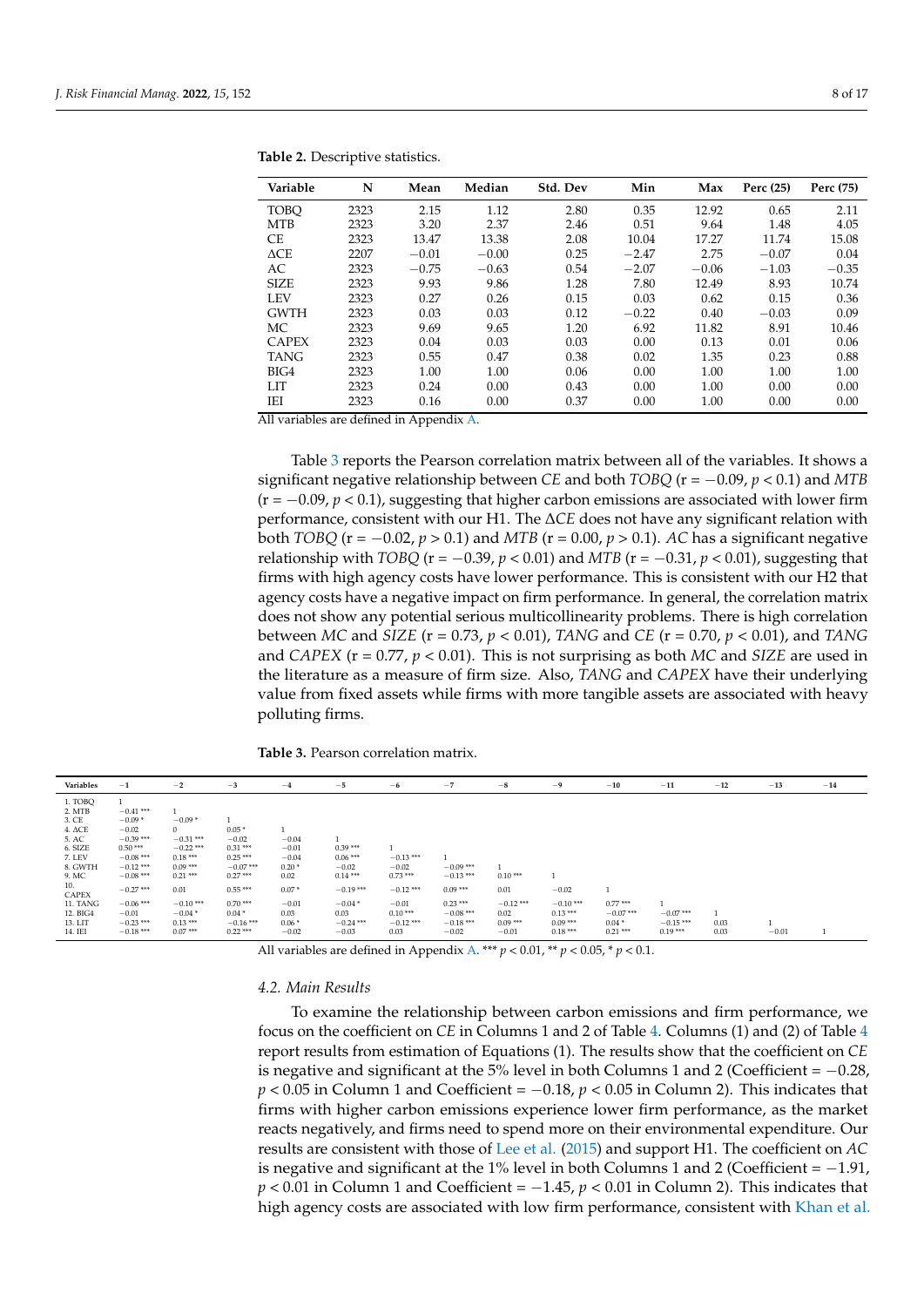[\(2020\)](#page-16-17) and supports our H2. The coefficient on *CE\*AC* is negative and significant at the 1% level (Coefficient = −0.13, *p* < 0.01 in Column 1 and Coefficient = −0.10, *p* < 0.01 in Column 2), suggesting that firms with higher carbon emissions and higher agency costs have lower firm performance, supporting our H3.

|                                   | (1)         | (2)         | (3)          | (4)          |
|-----------------------------------|-------------|-------------|--------------|--------------|
|                                   | <b>TOBQ</b> | <b>MTB</b>  | <b>ДТОВО</b> | $\Delta MTB$ |
| CE                                | $-0.28**$   | $-0.18**$   |              |              |
|                                   | $(-2.53)$   | $(-2.26)$   |              |              |
| AC                                | $-1.91$ *** | $-1.45$ *** | 0.03         | 0.04         |
|                                   | $(-3.99)$   | $(-3.75)$   | (0.62)       | (0.75)       |
| $CE*AC$                           | $-0.13$ *** | $-0.10$ *** |              |              |
|                                   | $(-3.77)$   | $(-3.50)$   |              |              |
| $\triangle$ CE                    |             |             | $-0.02$      | $-0.02$      |
|                                   |             |             | (1.01)       | (1.03)       |
| $\triangle \text{CE}^* \text{AC}$ |             |             | $-0.28**$    | $-0.21*$     |
|                                   |             |             | $(-2.05)$    | $(-1.78)$    |
| <b>SIZE</b>                       | $1.44***$   | $1.24***$   | 0.00         | 0.01         |
|                                   | (16.52)     | (19.05)     | (0.11)       | (0.38)       |
| <b>LEV</b>                        | 1.98 ***    | $1.78***$   | 0.01         | 0.07         |
|                                   | (5.65)      | (6.25)      | (0.04)       | (0.43)       |
| <b>GWTH</b>                       | $-1.74$ *** | $-1.46$ *** | 0.15         | 0.24         |
|                                   | $(-5.59)$   | $(-5.69)$   | (0.82)       | (1.36)       |
| MC                                | $-0.00$ *** | $-0.00$ *** | $-0.00$      | $-0.00$      |
|                                   | $(-20.63)$  | $(-24.11)$  | $(-1.62)$    | $(-1.60)$    |
| <b>CAPEX</b>                      | $-5.75$ *** | $-5.65$ *** | 4.19 ***     | $4.13***$    |
|                                   | $(-3.09)$   | $(-3.28)$   | (2.79)       | (2.93)       |
| <b>TANG</b>                       | 0.30        | 0.22        | $-0.32**$    | $-0.34$ ***  |
|                                   | (1.61)      | (1.33)      | $(-2.48)$    | $(-2.73)$    |
| BIG4                              | $-1.97***$  | $-1.93$ *** | 0.27         | 0.26         |
|                                   | $(-4.04)$   | $(-4.03)$   | (0.99)       | (0.96)       |
| <b>LIT</b>                        | $0.38***$   | $0.36***$   | $-0.02$      | $-0.02$      |
|                                   | (4.38)      | (4.66)      | $(-0.28)$    | $(-0.35)$    |
| IEI                               | 0.14        | 0.07        | 0.07         | 0.07         |
|                                   | (1.61)      | (0.86)      | (1.32)       | (1.35)       |
| Constant                          | $-4.69$ *** | $-4.29$ *** | 0.28         | 0.14         |
|                                   | $(-5.56)$   | $(-5.77)$   | (0.72)       | (0.40)       |
| Industry FE                       | Yes         | Yes         | Yes          | Yes          |
| Year FE                           | Yes         | Yes         | Yes          | Yes          |
| Observations                      | 2323        | 2323        | 2207         | 2207         |
| Adj $R^2$                         | 0.52        | 0.54        | 0.16         | 0.15         |

<span id="page-9-0"></span>**Table 4.** The effect of carbon emissions and agency costs on firm performance.

All variables are defined in Appendix [A.](#page-15-7) Robust *t*-statistics are in parentheses. \*\*\* *p* < 0.01, \*\* *p* < 0.05, \* *p* < 0.1, based on two-tailed tests.

Columns 3 and 4 report on the results for the estimation of Equation (2) for the year-onyear change in firm performance as a result of a change in carbon emissions. We find that the relationship between carbon emissions and firm performance weakens. Thus, change in carbon emissions is not significantly associated with change in performance. The coefficient on ∆*CE\*AC* is negative and significant at the 5% level in Column 3 (Coefficient = −0.28, *p* < 0.05) and at the 10% level in Column 4 (Coefficient = −0.121, *p* < 0.1). The negative and significant association between the interaction term ∆*CE\*AC* shows that keeping *AC* constant, a change in carbon emissions leads to a change in firm performance. Thus, an increase in carbon emissions year-on-year will lead to a decrease in firm performance year-on-year, while keeping agency costs constant. This result confirms our expectations that higher agency cost exacerbates the negative impact of carbon emissions on firm performance.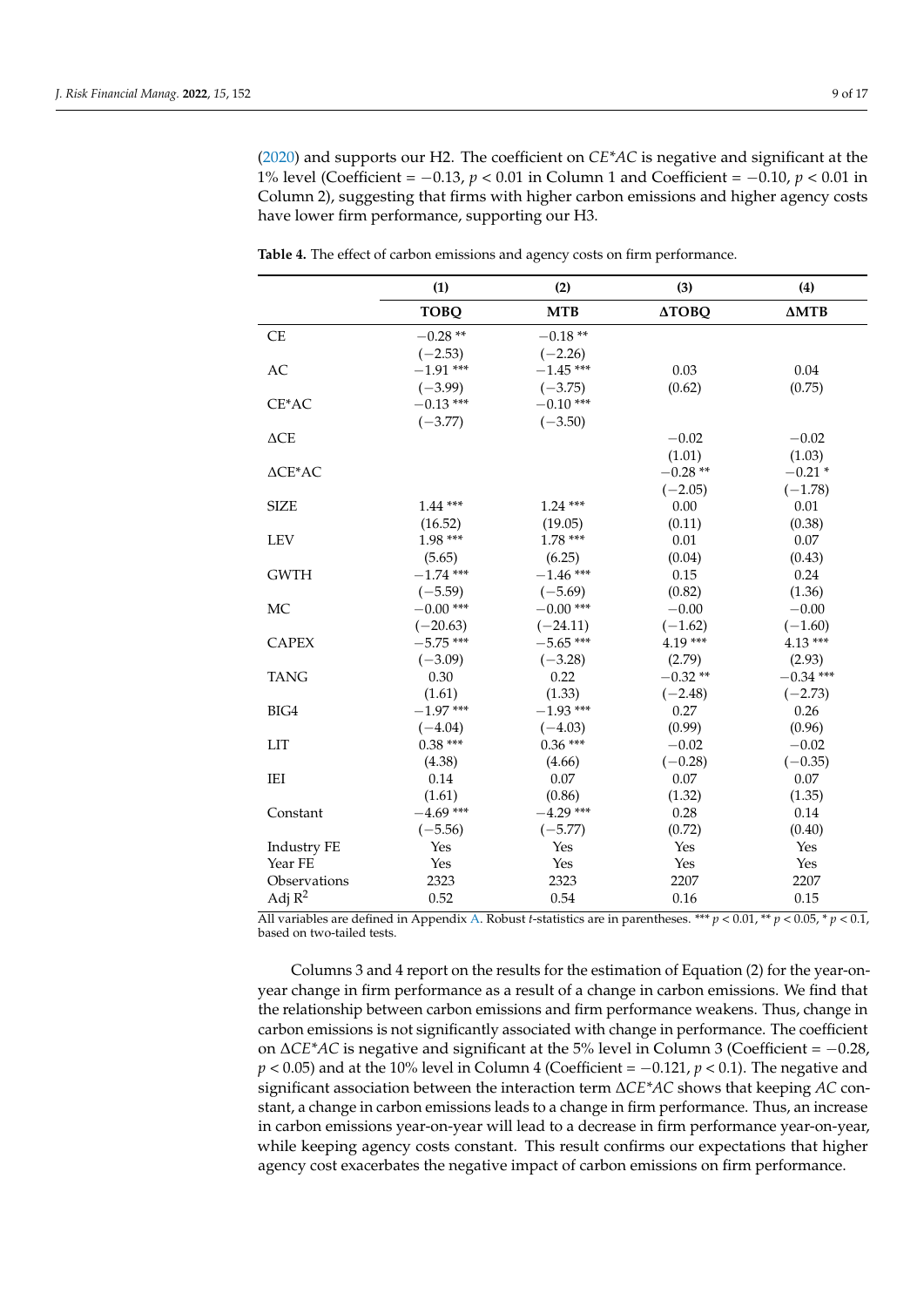Overall, our findings suggest that higher agency costs exacerbate the adverse effect of higher carbon emissions, as the market responds negatively to firms' environmental decisions, particularly in firms with high agency costs.

#### **5. Robustness Tests**

First, we use a different measure of carbon emissions to corroborate our main findings. This alternative measure is the industry-adjusted emission intensity and is calculated as a firm's emission intensity minus the industry median emission intensity. Following [Bui et al.](#page-16-2) [\(2020\)](#page-16-2), and [Chapple et al.](#page-16-21) [\(2013\)](#page-16-21), we measure emission intensity as absolute emissions in metric tons divided by sales revenue. Absolute emissions is the aggregate of Scope 1 and Scope 2 carbon emissions. We then re-estimate Equation (1) and report the results in Table [5.](#page-11-1) Columns 1 and 2 show that the coefficient on *CE* is negative and significant at the 5% level, suggesting that higher carbon emissions led to lower firm performance. The coefficient on *CE\*AC* is negative and significant at the 1% level, indicating that firms with higher carbon emissions and higher agency costs have lower firm performance. Overall, our results are consistent with our main findings.

Second, following [Ang et al.](#page-15-2) [\(2000\)](#page-15-2), we use the expense ratio, which appears frequently in the finance and accounting literatures, as an alternative measure of agency cost. The expense ratio is calculated as the ratio of operating expenses to sales revenue. This measure captures how effectively operating expenses are managed, and reflects managerial excessive spending on perquisites and nonessential consumption. A higher value of expense ratio, thus, indicates a higher agency cost. We re-estimate Equation (1) and report the results in Columns 3 and 4 of Table [5,](#page-11-1) Panel A. The results show that the coefficient on *CE* is not significant. The coefficient on *AC* remains negative and significant, although the level of significance drops to the 5% level in comparison to our main results. The coefficient on *CE\*AC* is negative and significant at the 10% level when firm performance is measured as *TOBQ,* but not significant when measured by *MTB*.

Third, we develop a fixed-effects estimation model to solve any endogeneity problems concerning omitted variables [\(Wooldridge](#page-17-9) [2010\)](#page-17-9). We re-estimate Equation (1) using a fixed effect panel regression model, and the results are reported in Columns 4 and 5. Our main results still hold, as the coefficient on *CE* remains negative and significant and the coefficient on *CE\*AC* is negative and significant at the 1% level.

Finally, we use return on assets as an alternative measure of firm performance. This measure is an internal or accounting measure of performance, as opposed to the external measures of performance in our main tests. We measure return on assets as net income before extraordinary items divided by the beginning year's total assets. We re-estimate Equations (1) and (2) and the results are reported in Columns 1 and 2 of Table [5,](#page-11-1) Panel B. In Column 1, the results show that the coefficient on *CE* is not significant. The coefficient on *AC* remains negative and significant. The coefficient on *CE\*AC* is positive and significant at the 5% level when firm performance is measured as *ROA*. This result is inconsistent with the main results. One possible explanation is that firms with high agency costs and high carbon emissions are more likely to manipulate their earnings and, hence, report a higher ROA to conceal their agency position. In Column 2, the coefficient on ∆*CE\*AC* is negative and significant at the 10% level, consistent with our main results in Table [4.](#page-9-0)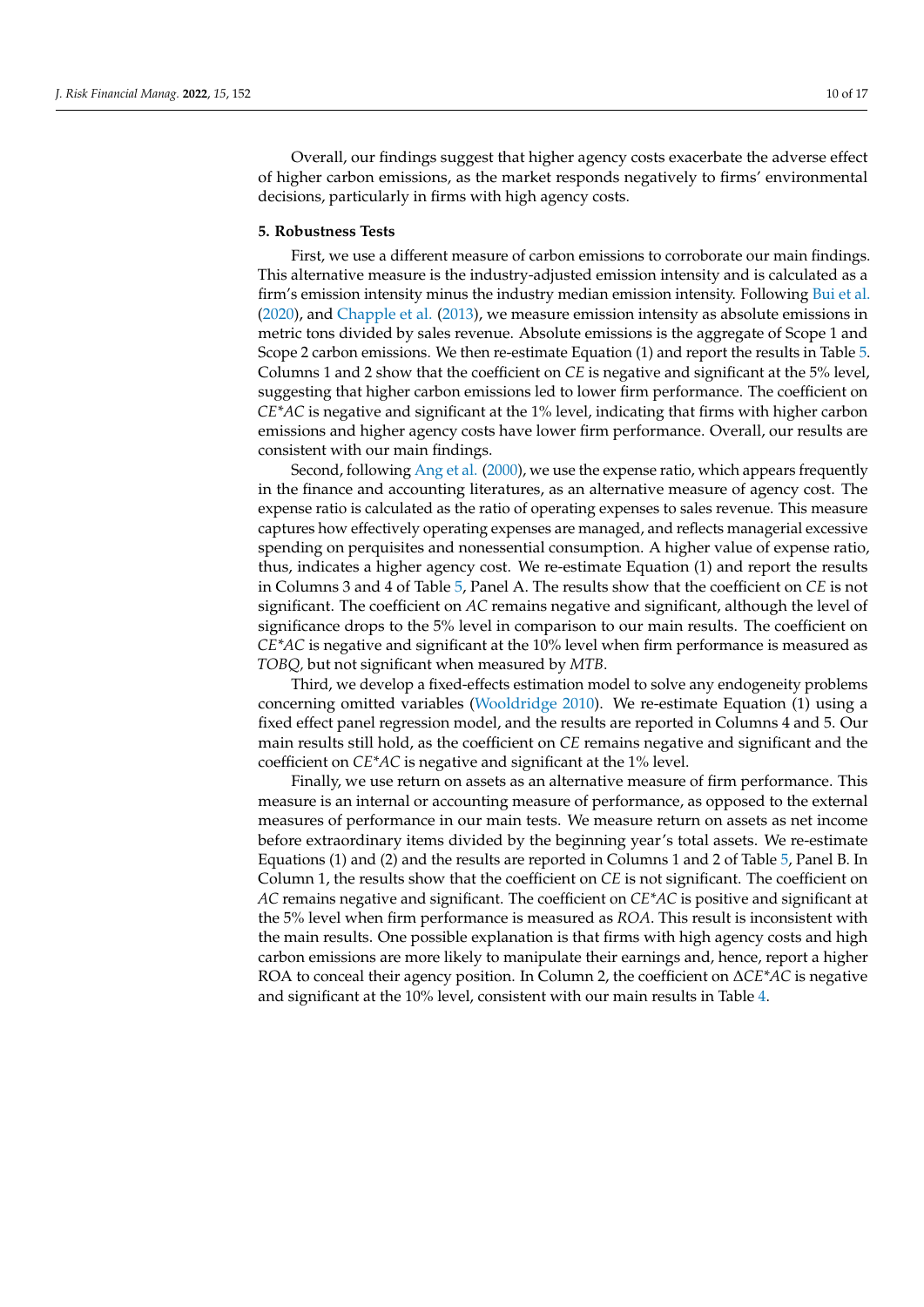| Panel A                  |                          |                          |                        |                        |                          |                          |
|--------------------------|--------------------------|--------------------------|------------------------|------------------------|--------------------------|--------------------------|
|                          | (1)<br><b>TOBQ</b>       | (2)<br><b>MTB</b>        | (3)<br><b>TOBQ</b>     | (4)<br><b>MTB</b>      | (5)<br><b>TOBQ</b>       | (6)<br><b>MTB</b>        |
| <b>CE</b>                | $-0.00**$<br>$(-2.08)$   | $-0.00**$<br>$(-2.10)$   | $-0.13$<br>$(-1.15)$   | $-0.15$<br>$(-1.61)$   | $-0.29$ ***<br>$(-5.44)$ | $-0.22$ ***<br>$(-4.82)$ |
| AC                       | $-0.29$ ***<br>$(-3.40)$ | $-0.23$ ***<br>$(-3.10)$ | $-5.42**$<br>$(-2.43)$ | $-3.61**$<br>$(-1.99)$ | $-2.10$ ***<br>$(-3.17)$ | $-1.53$ ***<br>$(-2.69)$ |
| CE*AC                    | $-0.00$ ***              | $-0.00$ ***              | $-0.26*$               | $-0.13$                | $-0.17$ ***              | $-0.12$ ***              |
| Constant                 | $(-2.83)$<br>Yes         | $(-3.10)$<br>Yes         | $(-1.71)$<br>Yes       | $(-1.01)$<br>Yes       | $(-3.57)$<br>Yes         | $(-2.94)$<br>Yes         |
| Controls                 | Yes                      | Yes                      | Yes                    | Yes                    | Yes                      | Yes                      |
| Industry FE              | Yes                      | Yes                      | Yes                    | Yes                    | No                       | No                       |
| Year FE                  | Yes                      | Yes                      | Yes                    | Yes                    | Yes                      | Yes                      |
| Observations             | 2323                     | 2323                     | 2323                   | 2323                   | 2323                     | 2323                     |
| Adj $R^2$ ( $R^2$ )      | 0.50                     | 0.53                     | 0.52                   | 0.55                   | (0.43)                   | (0.46)                   |
| Panel B                  |                          |                          |                        |                        |                          |                          |
|                          |                          |                          | (1)<br><b>ROA</b>      |                        |                          | (2)<br><b>ROA</b>        |
|                          |                          |                          |                        |                        |                          |                          |
| <b>CE</b>                |                          |                          | 0.00                   |                        |                          |                          |
|                          |                          |                          | (0.12)                 |                        |                          |                          |
| AC                       |                          |                          | $-0.04$ ***            |                        |                          | $-0.01**$                |
|                          |                          |                          | $(-3.08)$<br>$0.00**$  |                        |                          | $(-2.12)$                |
| CE*AC                    |                          |                          | (2.20)                 |                        |                          |                          |
| $\triangle$ CE           |                          |                          |                        |                        |                          | $-0.02**$                |
|                          |                          |                          |                        |                        |                          | $(-2.53)$                |
| $\triangle \text{CE*AC}$ |                          |                          |                        |                        |                          | $-0.01*$                 |
|                          |                          |                          |                        |                        |                          | $(-1.93)$                |
| Constant                 |                          |                          | Yes                    |                        |                          | Yes                      |
| Controls                 |                          |                          | Yes                    |                        |                          | Yes                      |
| <b>Industry FE</b>       |                          |                          | Yes                    |                        |                          | Yes                      |
| Year FE                  |                          |                          | Yes                    |                        |                          | Yes                      |
| Observations             |                          |                          | 2323                   |                        |                          | 2207                     |
| Adj $R^2$                |                          |                          | 0.43                   |                        |                          | 0.11                     |

<span id="page-11-1"></span>**Table 5.** Robustness tests. Panel A, alternative measure for carbon emissions and agency costs; Panel B, alternative measure for firm performance.

In Panel A, Columns 1 and 2 present the results for an alternative measure of carbon emission. *CE* in Columns 1 and 2 is industry adjusted emission intensity and is calculated as firms' emissions intensity minus industry median emission intensity. Columns 3 and 4 present the results for an alternative measure of agency cost. *AC* in Columns 3 and 4 is the expense ratio which is calculated as the ratio of operating expenses to sales. Columns 5 and 6 report results for fixed effects panel regression. *CE* in Columns 5 and 6 is the natural logarithm of absolute emissions of the aggregate of Scope 1 and Scope 2 emissions. Panel B reports the results for an alternative measure of firm performance. All other variables are defined in Appendix [A.](#page-15-7) Robust *t*-statistics are in parentheses. \*\*\* *p* < 0.01,  $* p < 0.05$ ,  $* p < 0.1$ , based on two-tailed tests.

#### <span id="page-11-0"></span>**6. Additional Analyses**

#### *6.1. Regulatory Change*

In 2009, the Environmental Protection Agency in the US established a mandatory reporting of greenhouse gas emissions for firms that produce 25,000 or more metric tons of carbon dioxide in a year. We use this regulatory change as an exogenous shock to test whether firms that emit more, experience lower performance post the mandatory reporting. To do this, we use a difference-in-difference design. We classify our sample into polluters and non-polluters.

Studies such as [Balachandran and Nguyen](#page-15-9) [\(2018\)](#page-15-9) used an industry-based classification of polluters, but we use a firm-based classification of polluters and non-polluters, as this approach is likely to capture the variation in firm-level carbon emission. A firm is, thus, classified as a polluter if it emits 25,000 or more metric tons of greenhouse gas in a year. These firms have higher emission intensities and are more like to face climate change and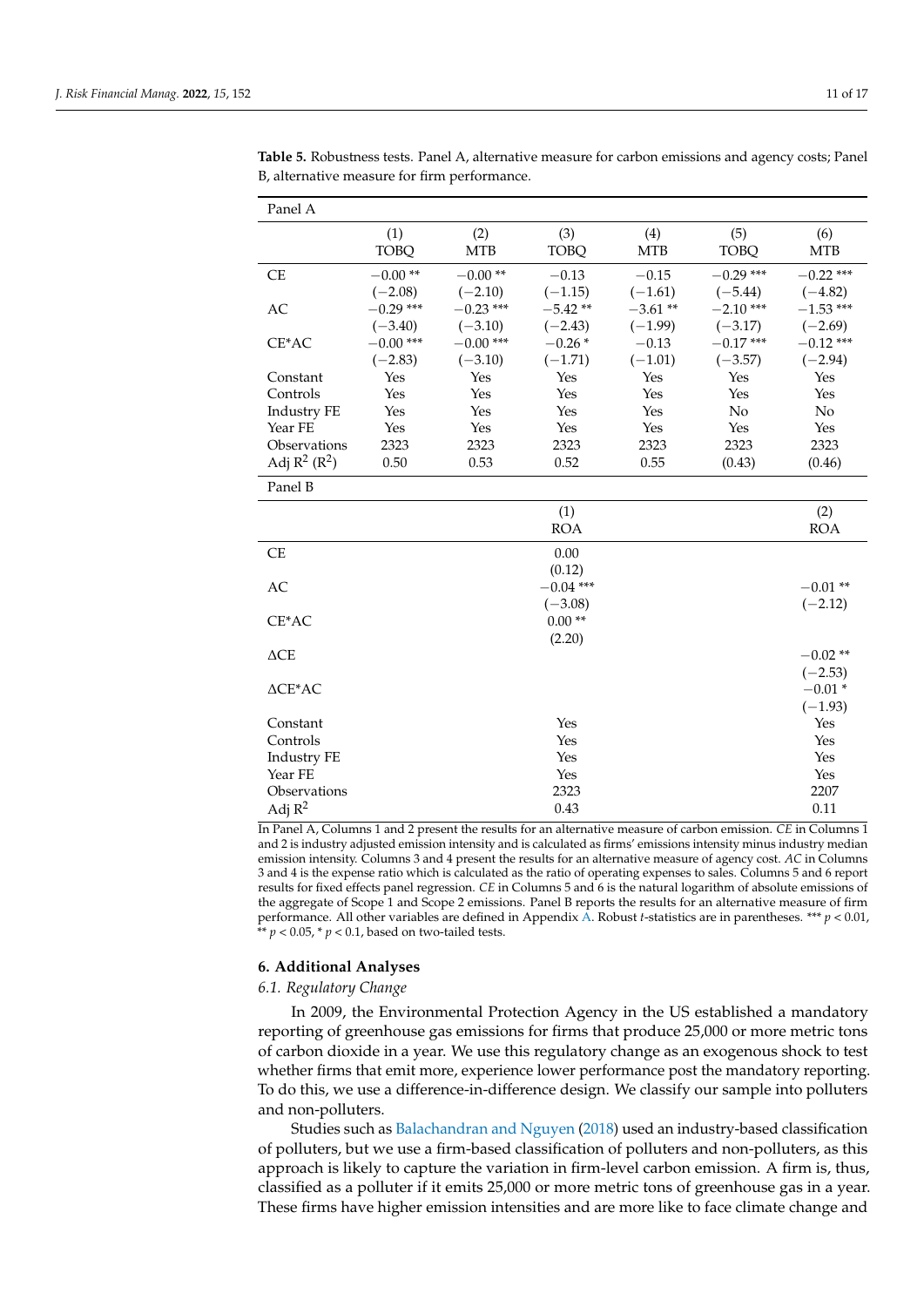other environmental issues that may have negative financial impacts. Hence, polluters may incur higher clean-up costs, R&D costs, compliance and litigation costs, or reputation damage costs [\(Balachandran and Nguyen](#page-15-9) [2018;](#page-15-9) [Barth and McNichols](#page-15-10) [1994;](#page-15-10) [Karpoff et al.](#page-16-27) [2005\)](#page-16-27). We estimate the following regression model:

$$
FP_{it} = \beta_0 + \beta_1 POLL + \beta_2 AC_{it} + \sum_{j=3}^n \beta_j Controls_{jit} + FE + \varepsilon
$$
 (3)

$$
FP_{it} = \delta_0 + \delta_1 POLL + \delta_2 POST + \delta_3 POLL * POST + \delta_4 AC_{it} + \sum_{j=5}^{n} \delta_j Controls_{jit} + FE + \varepsilon
$$
\n(4)

$$
FP_{it} = \sigma_0 + \sigma_1 POLL \ast POST + \sigma_2 AC_{it} + \sum_{j=3}^{n} \sigma_j Controls_{jit} + FE + \varepsilon
$$
 (5)

where *POLL* is a dummy variable which takes the value of 1 if the firm is a polluter (that is, it produces 25,000 or more metric tons of carbon emissions) and 0 otherwise. *POST* is a dummy variable which takes the value of 1 for periods after 2009. *POLL\*POST* is an interaction term. *Controls* are the same as the control variables used in Equation (1). *POLL* in Equation (3) captures the difference in firm performance between polluters and non-polluters. We predict that polluters will have lower performance as compared with non-polluters. In Equation (4), *POST* and the interaction of *POLL\*POST* are included to capture the difference-in-difference analysis. *POLL* in Equation (4) captures the difference in firm performance between polluters and non-polluters in the pre-regulation period, while *POST* captures the change in firm performance for non-polluters in the post-regulation period relative to the pre-regulation period

Our variable of interest in Equation (4) is the interaction term *POLL\*POST* which captures the change in firm performance for polluters relative to the change in firm performance following the regulatory change. We predict a negative coefficient on this interaction term.

The result of this analysis is presented in Columns 1 to 3 of Table [6.](#page-13-1) We use *TOBQ* as the dependent variable in Panel A, and *MTB* in Panel B. The negative and significant coefficient of *POLL* in Panels A and B indicates that polluters experience decreases in firm performance relative to non-polluters. The marginally significant negative coefficient on *POST* in Panel B indicates that non-polluters experience decreases in firm performance during the post-regulation period relative to the pre-regulation period. Further, the coefficient on *POLL\*POST* is not significant in Column 2 for both Panels A and B. This suggests that the change in firm performance for polluters relative to non-polluters following the regulatory change is not statistically different. However, the coefficient on *POST\*POLL* is negative and significant at the 5% level in Column 3 of Panel A and 10% level in Column 3 of Panel B. Overall, our results support the expectation that polluters experience a significant decrease in firm performance relative to non-polluters.

#### *6.2. Role of Agency Costs after the Regulatory Change*

We also examine the role of agency cost to determine whether firms that emit more and have higher agency costs experience lower performance after the regulatory change. We modify Equation (3) to include an interaction term, *POLL\*AC*. We also modify Equation (4) to specify a triple-differences model. The modification of Equations (3) and (4) is specified as follows:

$$
FP_{it} = \gamma_0 + \gamma_1 POLL + \gamma_2 AC_{it} + \gamma_3 POLL * AC_{it} + \sum_{j=4}^{n} \gamma_j Controls_{jit} + FE + \varepsilon
$$
 (6)

$$
FP_{it} = \varphi_0 + \varphi_1 POLL + \varphi_2 POST + \varphi_3 POLL * POST + \varphi_4 AC_{it} + \varphi_5 POLL * AC_{it} + \varphi_6 POST * AC_{it} + \varphi_7 POLL * POST * AC_{it} + \sum_{j=8}^n \varphi_j Controls_{jit} + FE + \varepsilon
$$
 (7)

*Controls* contain the same control variables as in previous equations. The variable of interest in Equation (6) is the interaction term *POLL\*AC,* which captures the changes in financial performance for polluters who have high agency costs. The coefficient on this interaction term is expected to be negative. The variable of interest in Equation (7) is the interaction term *POLL\*POST\*AC,* which captures the difference in the impact of the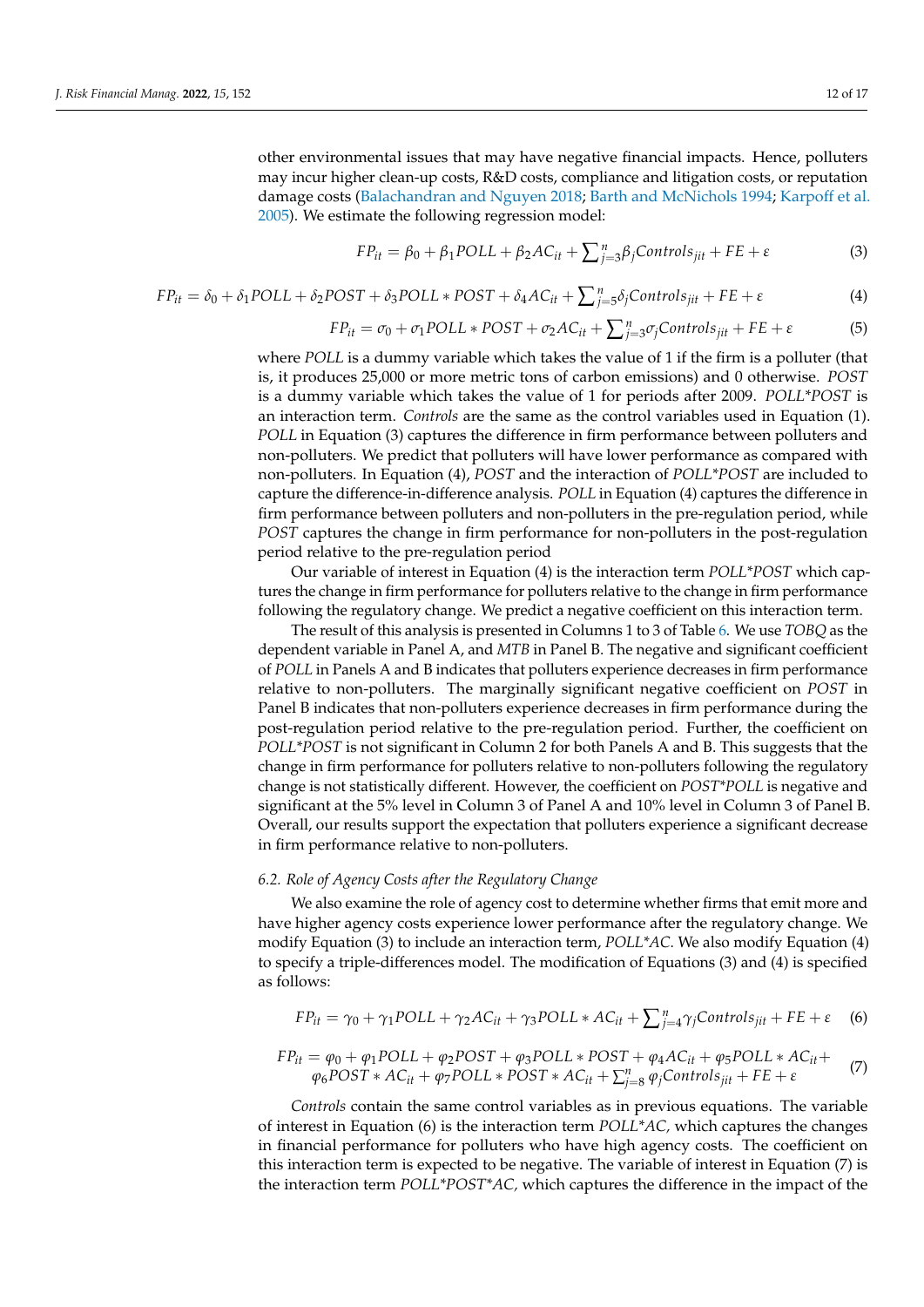interaction term *POLL\*POST* on firm performance for firms with high agency costs. The coefficient on the triple interaction term is expected to be negative.

We present results for the estimation of Equations (6) and (7) in Panels A and B of Table [6,](#page-13-1) Columns 4 and 5. The results in Column 4 for both Panels A and B show that the coefficient on *POLL\*AC* is negative and significant at the 1% level, indicating that polluters with high agency costs have lower firm performance. This result is consistent with our predictions. The result of our triple difference model in Column 5, from the estimation of Equation (7), shows that the coefficient on *POLL\*POST\*AC* is negative and significant at the 5% level for both Panels A and B. This indicates that the post-regulation reduction in firm performance is significantly greater for polluters with higher agency costs. Overall, our results support the expectations that polluters with higher agency costs experience significant decreases in their financial performance.

<span id="page-13-1"></span>**Table 6.** Panel A, the role of regulatory change on the effect of carbon emissions and agency costs on firm performance (Dep. var. = TOBQ); Panel B, the role of regulatory change on the effect of carbon emissions and agency costs on firm performance (Dep. var. = MTB).

| Panel A                               |             |                      |           |             |                       |
|---------------------------------------|-------------|----------------------|-----------|-------------|-----------------------|
|                                       | (1)         | (2)                  | (3)       | (4)         | (5)                   |
| POLL                                  | $-0.74$ *** | $-1.12*$             |           | $-1.51$ *** | $-1.03*$              |
|                                       | $(-2.78)$   | $(-1.85)$            |           | $(-2.91)$   | $(-1.67)$             |
| <b>POST</b>                           |             | $-1.04$<br>$(-1.51)$ |           |             | $-0.29$<br>$(-0.33)$  |
| AC                                    |             |                      |           | $1.75***$   | 0.12                  |
|                                       |             |                      |           | (3.25)      | (0.50)                |
| POLL*POST                             |             | 0.47                 | $-0.63**$ |             | $-0.26$               |
|                                       |             | (0.70)               | $(-2.15)$ |             | $(-0.31)$             |
| POLL*AC                               |             |                      |           | $-1.53$ *** | $-0.10$               |
| POST*AC                               |             |                      |           | $(-2.75)$   | $(-1.16)$<br>$1.45**$ |
|                                       |             |                      |           |             | (2.32)                |
| POLL*POST*AC                          |             |                      |           |             | $-1.39**$             |
|                                       |             |                      |           |             | $(-2.38)$             |
| Constant/Controls                     | Yes         | Yes                  | Yes       | Yes         | Yes                   |
| Industry/Year FE                      | Yes         | Yes                  | Yes       | Yes         | Yes                   |
| Observations                          | 2323        | 2323                 | 2323      | 2323        | 2323                  |
| Adj $R^2$                             | 0.51        | 0.51                 | 0.5       | 0.51        | 0.51                  |
| Panel B                               |             |                      |           |             |                       |
|                                       | (1)         | (2)                  | (3)       | (4)         | (5)                   |
| POLL                                  | $-0.49**$   | $-0.83*$             |           | $-0.99***$  | $-0.74$               |
|                                       | $(-2.45)$   | $(-1.77)$            |           | $(-2.71)$   | $(-1.57)$             |
| <b>POST</b>                           |             | $-0.88*$             |           |             | $-0.38$               |
|                                       |             | $(-1.66)$            |           |             | $(-0.59)$             |
| AC                                    |             |                      |           | $1.21***$   | 0.12<br>(0.61)        |
| POLL*POST                             |             | 0.41                 | $-0.40*$  | (3.21)      | $-0.09$               |
|                                       |             | (0.80)               | $(-1.83)$ |             | $(-0.15)$             |
| POLL*AC                               |             |                      |           | $-1.02$ *** | $-0.10$               |
|                                       |             |                      |           | $(-2.61)$   | $(-1.24)$             |
| POST*AC                               |             |                      |           |             | $0.97**$              |
|                                       |             |                      |           |             | (2.16)                |
| POLL*POST*AC                          |             |                      |           |             | $-0.94**$             |
|                                       | Yes         |                      | Yes       | Yes         | $(-2.29)$             |
| Constant/Controls<br>Industry/Year FE | Yes         | Yes<br>Yes           | Yes       | Yes         | Yes<br>Yes            |
| Observations                          | 2323        | 2323                 | 2323      | 2323        | 2323                  |
| Adj $R^2$                             | 0.53        | 0.53                 | 0.53      | 0.54        | 0.54                  |
|                                       |             |                      |           |             |                       |

All variables are defined in Appendix [A.](#page-15-7) Robust *t*-statistics are in parentheses. \*\*\* *p* < 0.01, \*\* *p* < 0.05, \* *p* < 0.1, based on two-tailed tests.

## <span id="page-13-0"></span>**7. Conclusions**

There has been growing demand from society and stakeholders for the disclosure of carbon emissions and reduction in carbon emissions due to environmental concerns.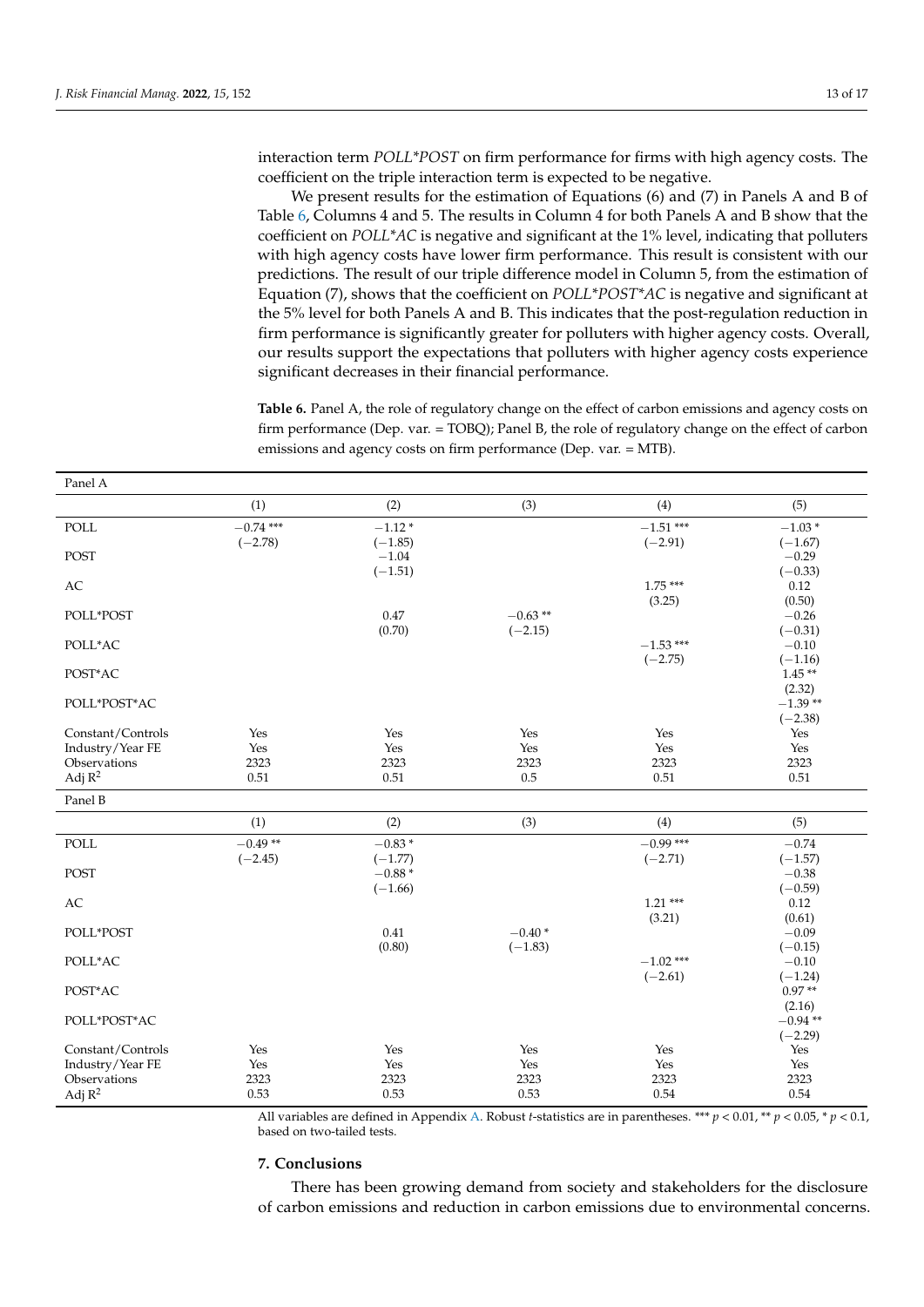This has garnered the attention of many researchers and has generated several studies that investigate the impact of such carbon emissions (disclosures) on firms' financial performance (e.g., [Alvarez](#page-15-1) [2012;](#page-15-1) Gallego-Á[lvarez et al.](#page-16-11) [2014;](#page-16-11) [Ganda and Milondzo](#page-16-13) [2018;](#page-16-13) [Lee et al.](#page-16-1) [2015;](#page-16-1) [Matsumura et al.](#page-16-10) [2014;](#page-16-10) [Nguyen](#page-16-14) [2018;](#page-16-14) [Nishitani and Kokubu](#page-16-15) [2012,](#page-16-15) etc.). Carbon emissions and reductions in such emissions can influence firms' performance. For instance, the value of firms can decline with carbon emissions, and the market may penalize firms that do not disclose carbon emissions [\(Bose et al.](#page-15-3) [2021;](#page-15-3) [Ganda and Milondzo](#page-16-13) [2018;](#page-16-13) [Matsumura et al.](#page-16-10) [2014;](#page-16-10) [Nguyen](#page-16-14) [2018\)](#page-16-14). The carbon reduction initiatives and expenditures may have a negative impact on profitability [\(Alvarez](#page-15-1) [2012\)](#page-15-1). But the reduction of carbon emissions may also increase profitability due to support of customers and stakeholders [\(Ganda and Milondzo](#page-16-13) [2018;](#page-16-13) [Lee et al.](#page-16-1) [2015\)](#page-16-1). Similarly, the market may discipline the firms, and firms that reduce carbon emissions are likely to have enhanced value [\(Nishitani](#page-16-15) [and Kokubu](#page-16-15) [2012\)](#page-16-15). Another factor that could impact carbon emissions as well as firm performance is the agency costs. (e.g., [Ching et al.](#page-16-16) [2006;](#page-16-16) [Khan et al.](#page-16-17) [2020;](#page-16-17) [Khidmat and](#page-16-18) [Rehman](#page-16-18) [2014;](#page-16-18) [Lang et al.](#page-16-19) [1995\)](#page-16-19). Carbon emissions and agency costs are related since actions/decisions taken by mangers can also influence carbon emissions. If agency costs are higher, they may amplify the impact of carbon emissions and as a result, may have a higher impact on firm value. Therefore, we explore the combined effects of both carbon emissions and agency costs on firm performance. In addition, we study such effects over time. For this purpose, we utilize data from US firms that disclosed their environmental information to CDP from 2007 to 2016.

The results reveal that firms with higher carbon emissions report lower firm financial performance. This suggests that carbon emissions have an impact on firm performance, which is significantly negative: a win-lose effect, similar to that found in [Alvarez](#page-15-1) [\(2012\)](#page-15-1), [Lee et al.](#page-16-1) [\(2015\)](#page-16-1) and [Lioui and Sharma](#page-16-7) [\(2012\)](#page-16-7). Further, agency costs also have a negative impact on firm performance. Lastly, carbon emissions and agency costs in combination are found to have an impact on firm performance that is significantly negative. The results for the year-on-year change in firm performance show that the relationship between carbon emissions and firm performance weakens over time. This suggests that change in carbon emissions is not significantly associated with change in firms' financial performance. The negative and significant association between the interaction term (i.e., change in carbon emissions and agency costs) and firm performance confirms our expectations that higher agency costs exacerbate the negative impact of carbon emissions on firm performance. Overall, the paper suggests that the market responds negatively to firms' environmental decisions, particularly where firms have high agency costs.

This study has few limitations, as follows. First, this study draws on data from the CDP database which is not the only channel for disclosing carbon emissions data. Firms may disclose carbon related information through other sources such as annual reports and sustainability reports. Future research may utilize information from other sources in addition to the CDP data. Second, this study investigates only US firms and further studies may conduct comparative analyses between US firms and European and/or Asia-Pacific firms. Thirdly, this study focusses only on the impacts of carbon emissions and agency costs on firm performance. Innovation is another factor that could impact both carbon emissions and firm's performance. Future research might explore the relationship among carbon emissions, innovation and firm performance.

**Author Contributions:** Conceptualization M.N.H. and S.O.; methodology M.N.H. and S.O.; formal analysis M.N.H. and S.O.; writing—original draft preparation S.O.; writing—review and editing, M.N.H., S.O., M.K.Z.-u.-H. and K.A. All authors have read and agreed to the published version of the manuscript.

**Funding:** This research received no external funding.

**Institutional Review Board Statement:** Not applicable.

**Informed Consent Statement:** Not applicable.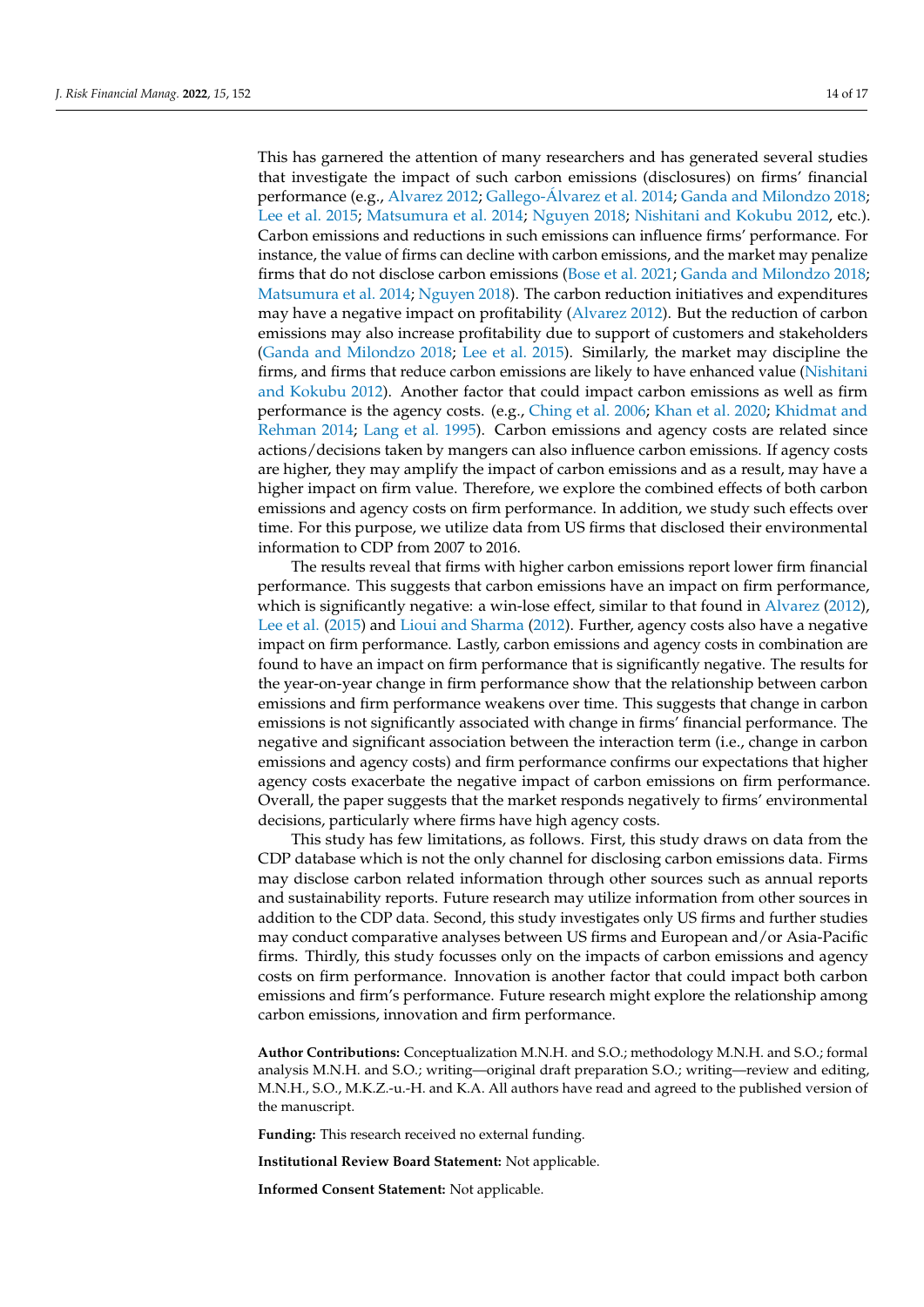**Data Availability Statement:** Data are available from the specific databases cited in the text.

**Conflicts of Interest:** The authors declare no conflict of interest.

#### <span id="page-15-7"></span>**Appendix A**

| <b>Variable Descriptions</b> |                                                  |                                                                                                                                   |  |  |  |  |
|------------------------------|--------------------------------------------------|-----------------------------------------------------------------------------------------------------------------------------------|--|--|--|--|
| Variable                     | Label                                            | Definition                                                                                                                        |  |  |  |  |
| Dependent variables          |                                                  |                                                                                                                                   |  |  |  |  |
| <b>TOBO</b>                  | Tobin's Q                                        | Market value of equity plus the book value of liabilities divided by the book value of<br>assets.                                 |  |  |  |  |
| $\triangle TOBQ$             | Change in Tobin's Q                              | The difference in Tobin's Q for current year and previous year.                                                                   |  |  |  |  |
| <b>MTB</b>                   | Market-to-book                                   | Market value of equity divided by book value of equity.                                                                           |  |  |  |  |
| $\triangle MTB$              | Change in Market-to-book                         | The difference in market-to-book value for current year and previous year.                                                        |  |  |  |  |
| <b>ROA</b>                   | Return on assets                                 | Net income before extraordinary items divided by previous year total assets.                                                      |  |  |  |  |
| $\triangle ROA$              | Change in Return on assets                       | The difference in return on assets for current year and previous year.                                                            |  |  |  |  |
| Independent variables        |                                                  |                                                                                                                                   |  |  |  |  |
| <b>CE</b>                    | Carbon emission                                  | Logarithm transformation of absolute emissions which is the aggregate of Scope 1 and<br>Scope 2 carbon emissions.                 |  |  |  |  |
| $\triangle$ CE               | Change in carbon emissions                       | The difference in carbon emissions for current year and previous year.                                                            |  |  |  |  |
| AC                           | Agency cost                                      | Ratio of sales revenue to total assets.                                                                                           |  |  |  |  |
| $CE*AC$                      | Interaction of CE*AC                             | Interaction term between carbon emissions and agency cost.                                                                        |  |  |  |  |
| $\triangle CE^*AC$           | Interaction of $\triangle \text{CE}^* \text{AC}$ | Interaction term between change in carbon emissions and agency cost.                                                              |  |  |  |  |
| POLL                         | Polluter                                         | A dummy variable which takes the value of 1 if a firm emits more than 25,000 metric<br>tons of carbon in a year, and 0 otherwise. |  |  |  |  |
| <b>POST</b>                  | Post regulations                                 | A dummy variable which takes the value of 1 for periods after 2009, and 0 otherwise.                                              |  |  |  |  |
| POLL*POST                    | Interaction of POLL*POST                         | Interaction term between polluter dummy and post dummy.                                                                           |  |  |  |  |
| Control variables            |                                                  |                                                                                                                                   |  |  |  |  |
| <b>SIZE</b>                  | Firm size                                        | Logarithm transformation of total assets.                                                                                         |  |  |  |  |
| <b>LEV</b>                   | Firm leverage                                    | Ratio of firm's total debts to total assets.                                                                                      |  |  |  |  |
| <b>GWTH</b>                  | Sales growth                                     | Change in sales divided by the beginning of period sales.                                                                         |  |  |  |  |
| MC                           | Market capitalisation                            | Number of outstanding shares multiplied by share price.                                                                           |  |  |  |  |
| <b>CAPX</b>                  | Capital intensity                                | Capital expenditure divided by total assets.                                                                                      |  |  |  |  |
| <b>TANG</b>                  | Tangibility                                      | Ratio of gross property, plant, and equipment and total assets.                                                                   |  |  |  |  |
| BIG4                         | Big four audit firms                             | A dummy variable which takes the value of 1 if a firm is audited by top four audit firms,<br>and 0 otherwise.                     |  |  |  |  |
| <b>LIT</b>                   | Litigious industries                             | A dummy variable which takes the value of 1 if a firm is operating in a high-litigation<br>industry, and 0 otherwise.             |  |  |  |  |
| IEI                          | Environmentally sensitive<br>industries          | A dummy variable which takes the value of 1 if a firm is from an emission-intensive<br>industry, and 0 otherwise.                 |  |  |  |  |

#### **References**

- <span id="page-15-6"></span>Albertini, Elisabeth. 2013. Does environmental mangement improve financial perforamnce? A meta-analytical review. *Organization & Environment* 26: 431–57.
- <span id="page-15-5"></span>Allam, Bahaaeldin Samir. 2018. The impact of board characteristics and ownership identity on agency costs and firm performance: UK evidence. *Corporate Governance* 18: 1147–76. [\[CrossRef\]](http://doi.org/10.1108/CG-09-2016-0184)
- <span id="page-15-8"></span>Al-Tuwaijri, Sulaiman A., Theodore E. Christensen, and K. E. Hughes Ii. 2004. The relations among environmental disclosure, environmental performance, and economic performance: A simultaneous equations approach. *Accounting, Organizations and Society* 29: 447–71. [\[CrossRef\]](http://doi.org/10.1016/S0361-3682(03)00032-1)
- <span id="page-15-1"></span>Alvarez, Isabel Gallego. 2012. Impact of CO<sup>2</sup> emission variation on firm performance. *Business Strategy and the Environment* 21: 435–54. [\[CrossRef\]](http://doi.org/10.1002/bse.1729)
- <span id="page-15-2"></span>Ang, James S., Cole Rebel A., and Lin James Wuh. 2000. Agency costs and ownership structure. *The Journal of Finance* 55: 81–106. [\[CrossRef\]](http://doi.org/10.1111/0022-1082.00201)
- <span id="page-15-9"></span>Balachandran, Balasingham, and Justin Hung Nguyen. 2018. Does carbon risk matter in firm dividend policy? Evidence from a quasi-natural experiment in an imputation environment. *Journal of Banking & Finance* 96: 249–67.
- <span id="page-15-10"></span>Barth, Mary E., and Maureen F. McNichols. 1994. Estimation and market valuation of environmental liabilities relating to superfund sites. *Journal of Accounting Research* 32: 177–209. [\[CrossRef\]](http://doi.org/10.2307/2491446)
- <span id="page-15-4"></span>Boiral, Olivier, Jean-François Henri, and David Talbot. 2012. Modeling the impacts of corporate commitment on climate change. *Business Strategy and the Environment* 21: 495–516. [\[CrossRef\]](http://doi.org/10.1002/bse.723)
- <span id="page-15-0"></span>Borghei, Zahra, Philomena Leung, and James Guthrie. 2018. Voluntary greenhouse gas emission disclosure impacts on accountingbased performance: Australian evidence. *Australasian Journal of Environmental Management* 25: 321–38. [\[CrossRef\]](http://doi.org/10.1080/14486563.2018.1466204)
- <span id="page-15-3"></span>Bose, Sudipta, Kristina Minnick, and Syed Shams. 2021. Does carbon risk matter for corporate acquisition decisions? *Journal of Corporate Finance* 70: 102058. [\[CrossRef\]](http://doi.org/10.1016/j.jcorpfin.2021.102058)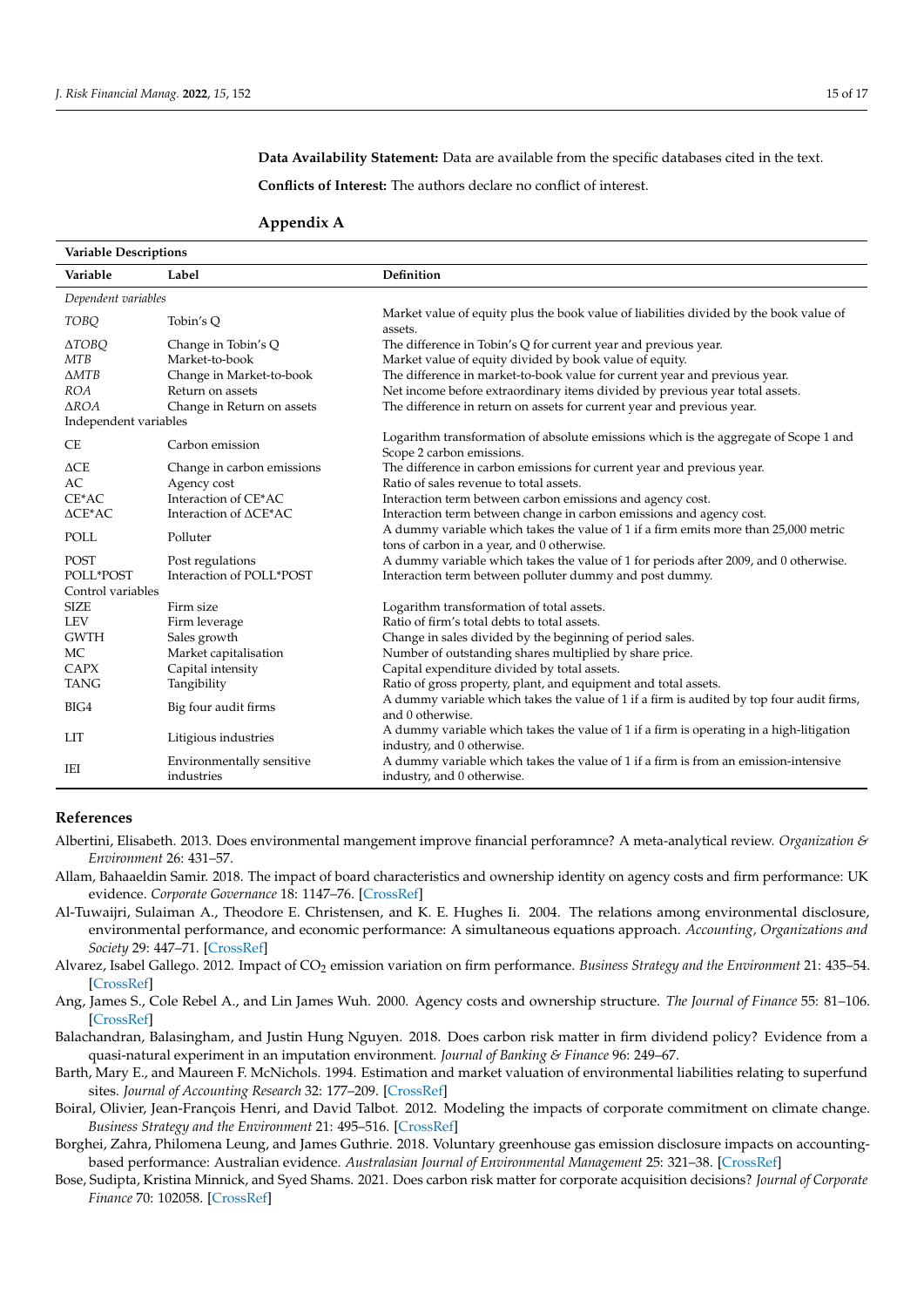- <span id="page-16-2"></span>Bui, Binh, Muhammad Nurul Houqe, and Mahbub Zaman. 2020. Climate governance effects on carbon disclosure and performance. *The British Accounting Review* 52: 100880. [\[CrossRef\]](http://doi.org/10.1016/j.bar.2019.100880)
- <span id="page-16-3"></span>CarbonTax.org. n.d. Where Carbon Is Taxed. Carbon Tax Center pricing carbon efficiently and equitably. Available online: [https:](https://www.carbontax.org/where-carbon-is-taxed/) [//www.carbontax.org/where-carbon-is-taxed/](https://www.carbontax.org/where-carbon-is-taxed/) (accessed on 28 April 2020).
- <span id="page-16-0"></span>CDP. 2017. The Carbon Majors Database CDP Carbon Majors Report 2017. CDP: Driving Sustainable Economies. Available online: [https://b8f65cb373b1b7b15feb-c70d8ead6ced550b4d987d7c03fcdd1d.ssl.cf3.rackcdn.com/cms/reports/documents/000/](https://b8f65cb373b1b7b15feb-c70d8ead6ced550b4d987d7c03fcdd1d.ssl.cf3.rackcdn.com/cms/reports/documents/000/002/327/original/Carbon-Majors-Report-2017.pdf?1499691240) [002/327/original/Carbon-Majors-Report-2017.pdf?1499691240](https://b8f65cb373b1b7b15feb-c70d8ead6ced550b4d987d7c03fcdd1d.ssl.cf3.rackcdn.com/cms/reports/documents/000/002/327/original/Carbon-Majors-Report-2017.pdf?1499691240) (accessed on 23 March 2020).
- <span id="page-16-21"></span>Chapple, Larelle, Peter M. Clarkson, and Daniel L. Gold. 2013. The cost of carbon: Capital market effects of the proposed emission trading scheme (ETS). *Abacus* 49: 1–33. [\[CrossRef\]](http://doi.org/10.1111/abac.12006)
- <span id="page-16-16"></span>Ching, Ken M. L., Michael Firth, and Oliver M. Rui. 2006. Earnings management, corporate governance and the market performance of seasoned equity offerings in Hong Kong. *Journal of Contemporary Accounting & Economics* 2: 73–98.
- <span id="page-16-22"></span>Clarkson, Peter M., Yue Li, Gordon D. Richardson, and Florin P. Vasvari. 2008. Revisiting the relation between environmental performance and environmental disclosure: An empirical analysis. *Accounting, Organizations and Society* 33: 303–27. [\[CrossRef\]](http://doi.org/10.1016/j.aos.2007.05.003)
- <span id="page-16-23"></span>Cormier, Denis, Michel Magnan, and Barbara Van Velthoven. 2005. Environmental disclosure quality in large German companies: Economic incentives, public pressures or institutional conditions? *European Accounting Review* 14: 3–39. [\[CrossRef\]](http://doi.org/10.1080/0963818042000339617)
- <span id="page-16-26"></span>Datt, Rina, Le Luo, and Qingliang Tang. 2020. Corporate choice of providers of voluntary carbon assurance. *International Journal of Auditing* 24: 145–62. [\[CrossRef\]](http://doi.org/10.1111/ijau.12184)
- <span id="page-16-20"></span>Demsetz, Harold, and Kenneth Lehn. 1985. The structure of corporate ownership: Causes and consequences. *Journal of Political Economy* 93: 1155–77. [\[CrossRef\]](http://doi.org/10.1086/261354)
- <span id="page-16-4"></span>EPA.gov. n.d. Overview of the Clean Air Act and Air Pollution. United States Environmental Protection Agency. Available online: <https://www.epa.gov/clean-air-act-overview> (accessed on 16 April 2020).
- <span id="page-16-24"></span>Freedman, Martin, and Bikki Jaggi. 2005. Global warming, commitment to the Kyoto Protocol, and accounting disclosures by the largest global public firms from polluting industries. *The International Journal of Accounting* 40: 215–32. [\[CrossRef\]](http://doi.org/10.1016/j.intacc.2005.06.004)
- <span id="page-16-11"></span>Gallego-Álvarez, Isabel, Isabel M. García-Sánchez, and Cléber da Silva Vieira. 2014. Climate Change and Financial Performance in Times of Crisis. *Business Strategy and the Environment* 23: 361–74. [\[CrossRef\]](http://doi.org/10.1002/bse.1786)
- <span id="page-16-13"></span>Ganda, Fortune, and Khazamula Samson Milondzo. 2018. The impact of carbon emissions on corporate financial performance: Evidence from the South African firms. *Sustainability* 10: 2398. [\[CrossRef\]](http://doi.org/10.3390/su10072398)
- <span id="page-16-12"></span>Griffin, Paul A., David H. Lont, and Estelle Y. Sun. 2017. The relevance to investors of greenhouse gas emission disclosures. *Contemporary Accounting Research* 34: 1265–97. [\[CrossRef\]](http://doi.org/10.1111/1911-3846.12298)
- <span id="page-16-8"></span>Jensen, Michael C., and William H. Meckling. 1976. Theory of the firm: Managerial behavior, agency costs and ownership structure. *Journal of Financial Economics* 3: 305–60. [\[CrossRef\]](http://doi.org/10.1016/0304-405X(76)90026-X)
- <span id="page-16-27"></span>Karpoff, Jonathan M., John R. Lott Jr., and Eric W. Wehrly. 2005. The reputational penalties for environmental violations: Empirical evidence. *The Journal of Law and Economics* 48: 653–75. [\[CrossRef\]](http://doi.org/10.1086/430806)
- <span id="page-16-17"></span>Khan, Rashid, Waqas Bin Khidmat, Osama Al Hares, Naeem Muhammad, and Kashif Saleem. 2020. Corporate governance quality, ownership structure, agency costs and firm performance. Evidence from an emerging economy. *Journal of Risk and Financial Management* 13: 154. [\[CrossRef\]](http://doi.org/10.3390/jrfm13070154)
- <span id="page-16-18"></span>Khidmat, Waqas Bin, and Mobeen Ur Rehman. 2014. The impact of free cash flows and agency costs on firm performance—An empirical analysis of KSE listed companies of Pakistan. *Journal of Financial Engineering* 1: 1450027. [\[CrossRef\]](http://doi.org/10.1142/S2345768614500275)
- <span id="page-16-5"></span>Kolk, Ans, David Levy, and Jonatan Pinkse. 2008. Corporate responses in an emerging climate regime: The institutionalization and commensuration of carbon disclosure. *The European Accounting Review* 17: 719–45. [\[CrossRef\]](http://doi.org/10.1080/09638180802489121)
- <span id="page-16-19"></span>Lang, Larry, Annette Poulsen, and Rene Stulz. 1995. Asset sales, firm performance, and the agency costs of managerial discretion. *Journal of Financial Economics* 37: 3–37. [\[CrossRef\]](http://doi.org/10.1016/0304-405X(94)00791-X)
- <span id="page-16-1"></span>Lee, Ki-Hoon, Byung Min, and Keun-Hyo Yook. 2015. The impacts of carbon (CO<sub>2</sub>) emissions and environmental research and development (R&D) investment on firm performance. *International Journal of Production Economics* 167: 1–11.
- <span id="page-16-7"></span>Lioui, Abraham, and Zenu Sharma. 2012. Environmental corporate social responsibility and financial performance: Disentangling direct and direct effects. *Ecological Economics* 78: 100–11. [\[CrossRef\]](http://doi.org/10.1016/j.ecolecon.2012.04.004)
- <span id="page-16-25"></span>Liu, Xianbing, and Venkatachalam Anbumozhi. 2009. Determinant factors of corporate environmental information disclosure: An empirical study of Chinese listed companies. *Journal of cleaner production* 17: 593–600. [\[CrossRef\]](http://doi.org/10.1016/j.jclepro.2008.10.001)
- <span id="page-16-9"></span>Luo, Le, and Qingliang Tang. 2014. Does voluntary carbon disclosure reflect underlying carbon performance? *Journal of Contemporary Accounting & Economics* 10: 191–205.
- <span id="page-16-10"></span>Matsumura, Ella Mae, Rachna Prakash, and Sandra C. Vera-Munoz. 2014. Firm-value effects of carbon emissions and carbon disclosures. *The Accounting Review* 89: 695–724. [\[CrossRef\]](http://doi.org/10.2308/accr-50629)
- <span id="page-16-6"></span>Moyo, Mandia, and Christa Wingard. 2015. An assessment of the impact of climate change on the financial performance of South African Companies. *Journal of Governance and Regulation* 4: 49–62. [\[CrossRef\]](http://doi.org/10.22495/jgr_v4_i2_p5)
- <span id="page-16-14"></span>Nguyen, Justin Hung. 2018. Carbon risk and firm performance: Evidence from a quasi-natural experiment. *Australian Journal of Management* 43: 65–90. [\[CrossRef\]](http://doi.org/10.1177/0312896217709328)
- <span id="page-16-15"></span>Nishitani, Kimitaka, and Katsuhiko Kokubu. 2012. Why does the reduction of greenhouse gas emissions enhance firm value? The case of Japanese manufacturing firms. *Business Strategy and the Environment* 21: 517–29. [\[CrossRef\]](http://doi.org/10.1002/bse.734)